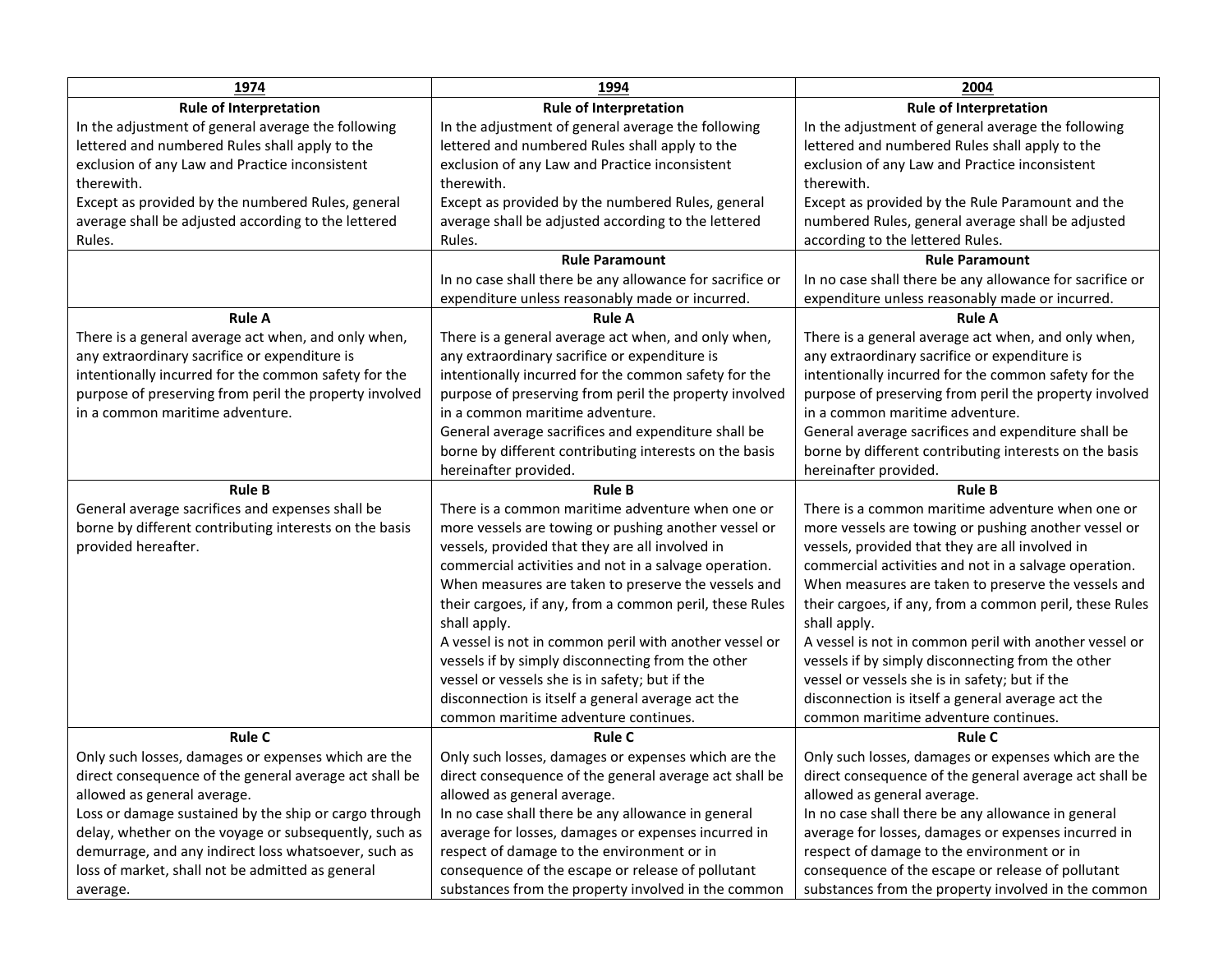|                                                         | maritime adventure.                                       | maritime adventure.                                       |
|---------------------------------------------------------|-----------------------------------------------------------|-----------------------------------------------------------|
|                                                         | Demurrage, loss of market, and any loss or damage         | Demurrage, loss of market, and any loss or damage         |
|                                                         | sustained or expense incurred by reason of delay,         | sustained or expense incurred by reason of delay,         |
|                                                         | whether on the voyage or subsequently, and any            | whether on the voyage or subsequently, and any            |
|                                                         | indirect loss whatsoever, shall not be admitted as        | indirect loss whatsoever, shall not be allowed as         |
|                                                         | general average.                                          | general average.                                          |
| <b>Rule D</b>                                           | <b>Rule D</b>                                             | <b>Rule D</b>                                             |
| Rights to contribution in general average shall not be  | Rights to contribution in general average shall not be    | Rights to contribution in general average shall not be    |
| affected though the event which gave rise to the        | affected though the event which gave rise to the          | affected though the event which gave rise to the          |
| sacrifice or expenditure may have been due to the       | sacrifice or expenditure may have been due to the         | sacrifice or expenditure may have been due to the         |
| fault of one of the parties to the adventure, but this  | fault of one of the parties to the adventure, but this    | fault of one of the parties to the adventure, but this    |
| shall not prejudice any remedies which may be open      | shall not prejudice any remedies which may be open        | shall not prejudice any remedies which may be open        |
| against or to that party of such fault.                 | against or to that party of such fault.                   | against or to that party of such fault.                   |
| <b>Rule E</b>                                           | <b>Rule E</b>                                             | <b>Rule E</b>                                             |
| The onus of proof is upon the party claiming in general | The onus of proof is upon the party claiming in general   | The onus of proof is upon the party claiming in general   |
| average to show that the loss or expense claimed is     | average to show that the loss or expense claimed is       | average to show that the loss or expense claimed is       |
| properly allowable as general average.                  | properly allowable as general average.                    | properly allowable as general average.                    |
|                                                         | All parties claiming in general average shall give notice | All parties claiming in general average shall give notice |
|                                                         | in writing to the average adjuster of the loss or         | in writing to the average adjuster of the loss or         |
|                                                         | expense in respect of which they claim contribution       | expense in respect of which they claim contribution       |
|                                                         | within 12 months of the date of the termination of the    | within 12 months of the date of the termination of the    |
|                                                         | common maritime adventure.                                | common maritime adventure.                                |
|                                                         | Failing such notification, or if within 12 months of a    | Failing such notification, or if within 12 months of a    |
|                                                         | request for the same any of the parties shall fail to     | request for the same any of the parties shall fail to     |
|                                                         | supply evidence in support of a notified claim, or        | supply evidence in support of a notified claim, or        |
|                                                         | particulars of value in respect of a contributory         | particulars of value in respect of a contributory         |
|                                                         | interest, the average adjuster shall be at liberty to     | interest, the average adjuster shall be at liberty to     |
|                                                         | estimate the extent of the allowance or the               | estimate the extent of the allowance or the               |
|                                                         | contributory value on the basis of the information        | contributory value on the basis of the information        |
|                                                         | available to him, which may be challenged only on the     | available to him, which may be challenged only on the     |
|                                                         | ground that it is manifestly incorrect.                   | ground that it is manifestly incorrect.                   |
| <b>Rule F</b>                                           | <b>Rule F</b>                                             | <b>Rule F</b>                                             |
| Any extra expense incurred in place of another          | Any extra expense incurred in place of another            | Any extra expense incurred in place of another            |
| expense which would have been allowable as general      | expense which would have been allowable as general        | expense which would have been allowable as general        |
| average shall be deemed to be general average and so    | average shall be deemed to be general average and so      | average shall be deemed to be general average and so      |
| allowed without regard to the saving, if any, to other  | allowed without regard to the saving, if any, to other    | allowed without regard to the saving, if any, to other    |
| interests, but only up to the amount of the general     | interests, but only up to the amount of the general       | interests, but only up to the amount of the general       |
| average expense avoided.                                | average expense avoided.                                  | average expense avoided.                                  |
| <b>Rule G</b>                                           | <b>Rule G</b>                                             | <b>Rule G</b>                                             |
| General average shall be adjusted as regards both loss  | General average shall be adjusted as regards both loss    | General average shall be adjusted as regards both loss    |
| and contribution upon the basis of values at the time   | and contribution upon the basis of values at the time     | and contribution upon the basis of values at the time     |
| and place when and where the adventure ends.            | and place when and where the adventure ends.              | and place when and where the adventure ends.              |
| This rule shall not affect the determination of the     | this rule shall not affect the determination of the place | This rule shall not affect the determination of the       |
|                                                         |                                                           |                                                           |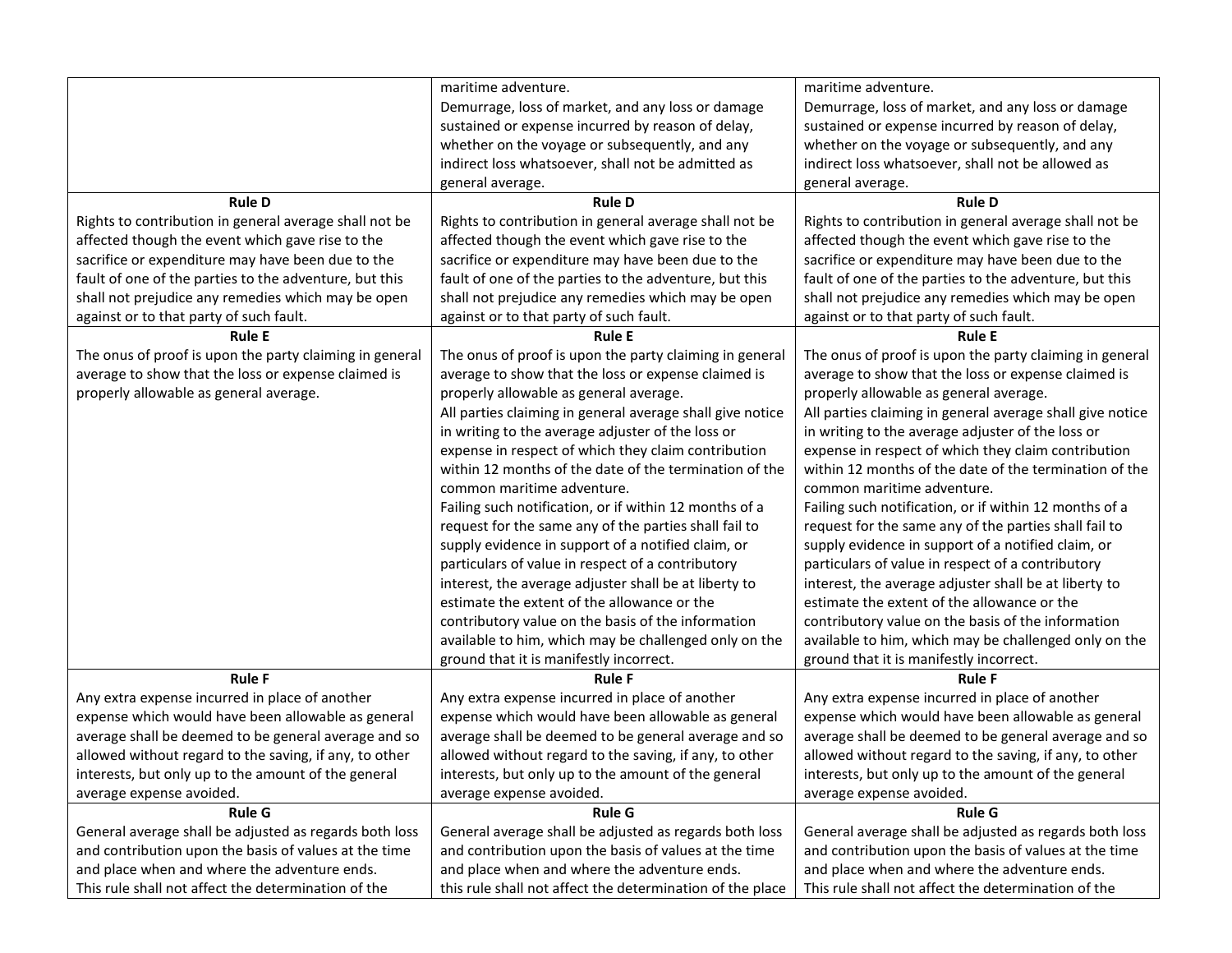| place at which the average statement is to be made                                                            | at which the average statement is to be made up                                                               | place at which the average statement is to be made                                                               |
|---------------------------------------------------------------------------------------------------------------|---------------------------------------------------------------------------------------------------------------|------------------------------------------------------------------------------------------------------------------|
| up.                                                                                                           | When a ship is at any port or place in circumstances                                                          | up.                                                                                                              |
|                                                                                                               | which would give rise to an allowance in general                                                              | When a ship is at any port or place in circumstances                                                             |
|                                                                                                               | average under the provisions of Rules X and XI, and                                                           | which would give rise to an allowance in general                                                                 |
|                                                                                                               | the cargo or part thereof is forwarded to destination                                                         | average under the provisions of Rules X and XI, and                                                              |
|                                                                                                               | by other means, rights and liabilities in general                                                             | the cargo or part thereof is forwarded to destination                                                            |
|                                                                                                               | average shall, subject to cargo interest, being notified                                                      | by other means, rights and liabilities in general                                                                |
|                                                                                                               | if practicable, remain as nearly as possible the same as                                                      | average shall, subject to cargo interest, being notified                                                         |
|                                                                                                               | they would have been in the absence of such                                                                   | if practicable, remain as nearly as possible the same as                                                         |
|                                                                                                               | forwarding, as if the adventure had continued in the                                                          | they would have been in the absence of such                                                                      |
|                                                                                                               | original ship for so long as justifiable under the                                                            | forwarding, as if the adventure had continued in the                                                             |
|                                                                                                               | contract of affreightment and the applicable law.                                                             | original ship for so long as justifiable under the                                                               |
|                                                                                                               | The proportion attaching to cargo of allowances made                                                          | contract of affreightment and the applicable law.                                                                |
|                                                                                                               | in general average by reason of applying the third                                                            | The proportion attaching to cargo of allowances made                                                             |
|                                                                                                               | paragraph of this Rule shall not exceed the cost which                                                        | in general average by reason of applying the third                                                               |
|                                                                                                               | would have been borne by the owners of the cargo if                                                           | paragraph of this Rule shall not exceed the cost which                                                           |
|                                                                                                               | the cargo had been forwarded at their expense.                                                                | would have been borne by the owners of the cargo if                                                              |
|                                                                                                               |                                                                                                               | the cargo had been forwarded at their expense.                                                                   |
| Rule I. Jettison of Cargo                                                                                     | Rule I. Jettison of Cargo                                                                                     | Rule I. Jettison of Cargo                                                                                        |
| No jettison of cargo shall be made good in general                                                            | No jettison of cargo shall be made good in general                                                            | No jettison of cargo shall be allowed as general                                                                 |
| average, unless such cargo is carried in accordance                                                           | average, unless such cargo is carried in accordance                                                           | average, unless such cargo is carried in accordance                                                              |
| with the recognized custom of the trade.                                                                      | with the recognized custom of the trade.                                                                      | with the recognized custom of the trade.                                                                         |
|                                                                                                               |                                                                                                               |                                                                                                                  |
| Rule II. Damage by Jettison and Sacrifice for the                                                             | Rule II. Damage by Jettison and Sacrifice for the                                                             | Rule II. Damage by Jettison and Sacrifice for the                                                                |
| <b>Common Safety</b>                                                                                          | <b>Common Safety</b>                                                                                          | <b>Common Safety</b>                                                                                             |
| Damage done to a ship and cargo, or either of them,                                                           | Loss of or damage to the property involved in the                                                             | Loss of or damage to the property involved in the                                                                |
| by or in consequence of a sacrifice made for the                                                              | common maritime adventure by or in consequence of                                                             | common maritime adventure by or in consequence of                                                                |
| common safety, and by water which goes down a                                                                 | a sacrifice made for the common safety, and by water                                                          | a sacrifice made for the common safety, and by water                                                             |
| ship's hatches opened or other opening made for the                                                           | which goes down a ship's hatches opened or other                                                              | which goes down a ship's hatches opened or other                                                                 |
| purpose of making a jettison for the common safety,                                                           | opening made for the purpose of making a jettison for                                                         | opening made for the purpose of making a jettison for                                                            |
| shall be made good as general average.                                                                        | the common safety, shall be made good as general                                                              | the common safety, shall be allowed as general                                                                   |
|                                                                                                               | average                                                                                                       | average                                                                                                          |
| Rule III. Extinguishing Fire on Shipboard                                                                     | Rule III. Extinguishing Fire on Shipboard                                                                     | Rule III. Extinguishing Fire on Shipboard                                                                        |
| Damage done to a ship and cargo, or either of them,                                                           | Damage done to a ship and cargo, or either of them,                                                           | Damage done to a ship and cargo, or either of them,                                                              |
| by water or otherwise, including damage by beaching                                                           | by water or otherwise, including damage by beaching                                                           | by water or otherwise, including damage by beaching                                                              |
| or scuttling a burning ship, in extinguishing a fire on                                                       | or scuttling a burning ship, in extinguishing a fire on                                                       | or scuttling a burning ship, in extinguishing a fire on                                                          |
| board the ship, shall be made good as general                                                                 | board the ship, shall be made good as general                                                                 | board the ship, shall be allowed as general average;                                                             |
| average; except that no compensation shall be made                                                            | average; except that no compensation shall be made                                                            | except that no allowance shall be made for damage by                                                             |
| for damage by smoke or heat howsoever caused.                                                                 | for damage by smoke or heat howsoever caused or by                                                            | smoke or heat howsoever caused or by heat of the                                                                 |
|                                                                                                               | heat of the fire.                                                                                             | fire.                                                                                                            |
| <b>Rule IV. Cutting away Wreck</b>                                                                            | <b>Rule IV. Cutting away Wreck</b>                                                                            | <b>Rule IV. Cutting away Wreck</b>                                                                               |
| Loss or damage sustained by cutting away the wreck                                                            | Loss or damage sustained by cutting away the wreck                                                            | Loss or damage sustained by cutting away the wreck                                                               |
| or parts of the ship which have previously been carried<br>away by accident shall not be made good as general | or parts of the ship which have previously been carried<br>away by accident shall not be made good as general | or parts of the ship which have previously been carried<br>away or are effectively lost by accident shall not be |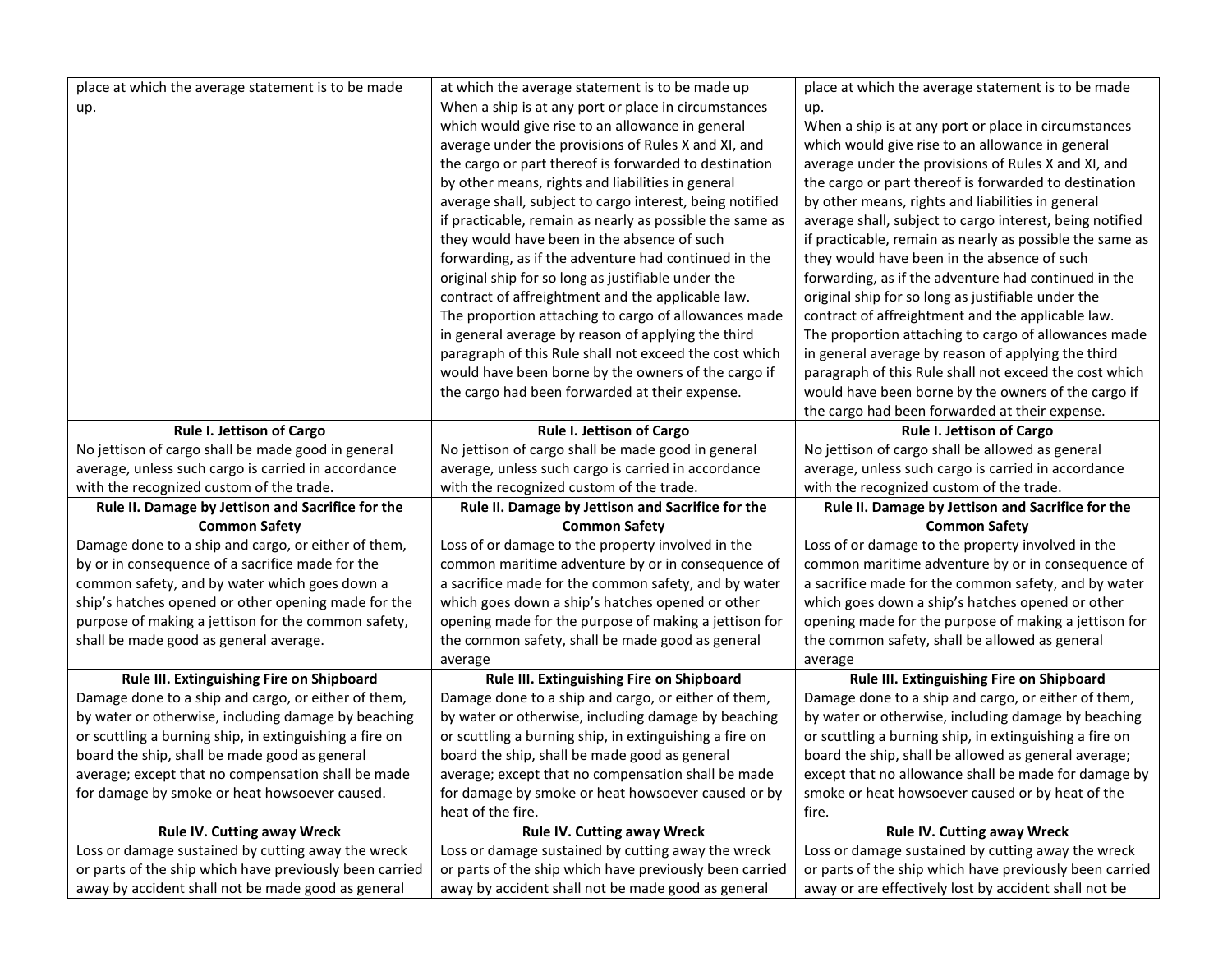| average.<br>average.                                   |                                                        | allowed as general average.                            |  |
|--------------------------------------------------------|--------------------------------------------------------|--------------------------------------------------------|--|
| <b>Rule V. Voluntary Stranding</b>                     | <b>Rule V. Voluntary Stranding</b>                     | <b>Rule V. Voluntary Stranding</b>                     |  |
| When a ship is intentionally run on shore for the      | When a ship is intentionally run on shore for the      | When a ship is intentionally run on shore for the      |  |
| common safety, whether or not she might have been      | common safety, whether or not she might have been      | common safety, whether or not she might have been      |  |
| driven on shore, the consequent loss or damage shall   | driven on shore, the consequent loss or damage to the  | driven on shore, the consequent loss or damage to the  |  |
| be allowed in general average.                         | property involved in the common maritime adventure     | property involved in the common maritime adventure     |  |
|                                                        | shall be allowed in general average.                   | shall be allowed in general average.                   |  |
| <b>Rule VI. Salvage Remuneration</b>                   | <b>Rule VI. Salvage Remuneration</b>                   | Rule VI. Salvage Remuneration                          |  |
| Expenditure incurred by the parties to the adventure   | (a) Expenditure incurred by the parties to the         | (a) Salvage payments, including interest thereon       |  |
| on account of salvage, whether under contract or       | adventure in the nature of salvage, whether            | and legal fees associated with such payments,          |  |
| otherwise, shall be allowed in general average to the  | under contract or otherwise, shall be allowed in       | shall lie where they fall and shall not be allowed     |  |
| extent that salvage operations were undertaken for     | general average provided that the salvage              | in general average, save only that if one party to     |  |
| the purpose of preserving from peril the property      | operations were carried out for the purpose of         | the salvage have paid all or any of the proportion     |  |
| involved in the common maritime adventure.             | preserving from peril the property involved in         | of salvage (including interest and legal fees) due     |  |
|                                                        | the common maritime adventure.                         | from another party (calculated on the basis of         |  |
|                                                        | Expenditure allowed in general average shall           | salved values and not general average                  |  |
| York-Antwerp Rules (1974) as Amended 1990              | include any salvage remuneration in which the          | contributory values), the unpaid contribution to       |  |
| (a) Expenditure incurred by the parties to the         | skill and efforts of the salvors in preventing or      | salvage due from that other party shall be             |  |
| adventure in the nature of salvage, whether            | minimizing damage to the environment such as           | credited in the adjustment to the party that has       |  |
| under contract or otherwise, shall be allowed in       | referred to in Art. 13 paragraph 1 (b) of the          | paid it, and debited to the party on whose behalf      |  |
| general average provided that the salvage              | International Convention on Salvage, 1989 have         | the payment was made.                                  |  |
| operations were carried out for the purpose of         | been taken into account.                               | (b) Salvage payments referred to in paragraph (a)      |  |
| preserving from peril the property involved in         | (b) Special compensation payable to a salvor by the    | above shall include any salvage remuneration in        |  |
| the common maritime adventure.                         | shipowner under Art. 14 of the said Convention         | which the skill and efforts of the salvors in          |  |
| Expenditure allowed in general average shall           | to the extent specified in paragraph 4 of that         | preventing or minimizing damage to the                 |  |
| include any salvage remuneration in which the          | Article or under any other provisions similar in       | environment such as is referred to in Article 13       |  |
| skill and efforts of the salvors in preventing or      | substance shall not be allowed in general              | paragraph 1(b) of the International Convention         |  |
| minimizing damage to the environment such as           | average.                                               | on Salvage 1989 have been taken into account.          |  |
| is referred to in Art. 13 paragraph 1(b) of the        |                                                        | (c) Special compensation payable to a salvor by the    |  |
| International Convention on Salvage, 1989 have         |                                                        | shipowner under Article 14 of the said                 |  |
| been taken in account.                                 |                                                        | Convention to the extent specified in paragraph        |  |
| (b) Special compensation payable to a salvor by the    |                                                        | 4 of that Article or under any other provision         |  |
| shipowner under Art. 14 of the said Convention         |                                                        | similar in substance (such as SCOPIC) shall not be     |  |
| to the extent specified in paragraph 4 of that         |                                                        | allowed in general average and shall not be            |  |
| Article or under any other provision similar in        |                                                        | considered a salvage payment as referred to in         |  |
| substance shall not be allowed.                        |                                                        | paragraph (a) of this Rule.                            |  |
| Rule VII. Damage to Machinery and Boilers              | Rule VII. Damage to Machinery and Boilers              | Rule VII. Damage to Machinery and Boilers              |  |
| Damage caused to any machinery and boilers of a ship   | Damage caused to any machinery and boilers of a ship   | Damage caused to any machinery and boilers of a ship   |  |
| which is ashore and in a position of peril in          | which is ashore and in a position of peril in          | which is ashore and in a position of peril in          |  |
| endeavoring to refloat, shall be allowed in general    | endeavoring to refloat, shall be allowed in general    | endeavoring to refloat, shall be allowed in general    |  |
| average when shown to have arisen from an actual       | average when shown to have arisen from an actual       | average when shown to have arisen from an actual       |  |
| intention to float the ship for the common safety at   | intention to float the ship for the common safety at   | intention to float the ship for the common safety at   |  |
| the risk of such damage; but where a ship is afloat no | the risk of such damage; but where a ship is afloat no | the risk of such damage; but where a ship is afloat no |  |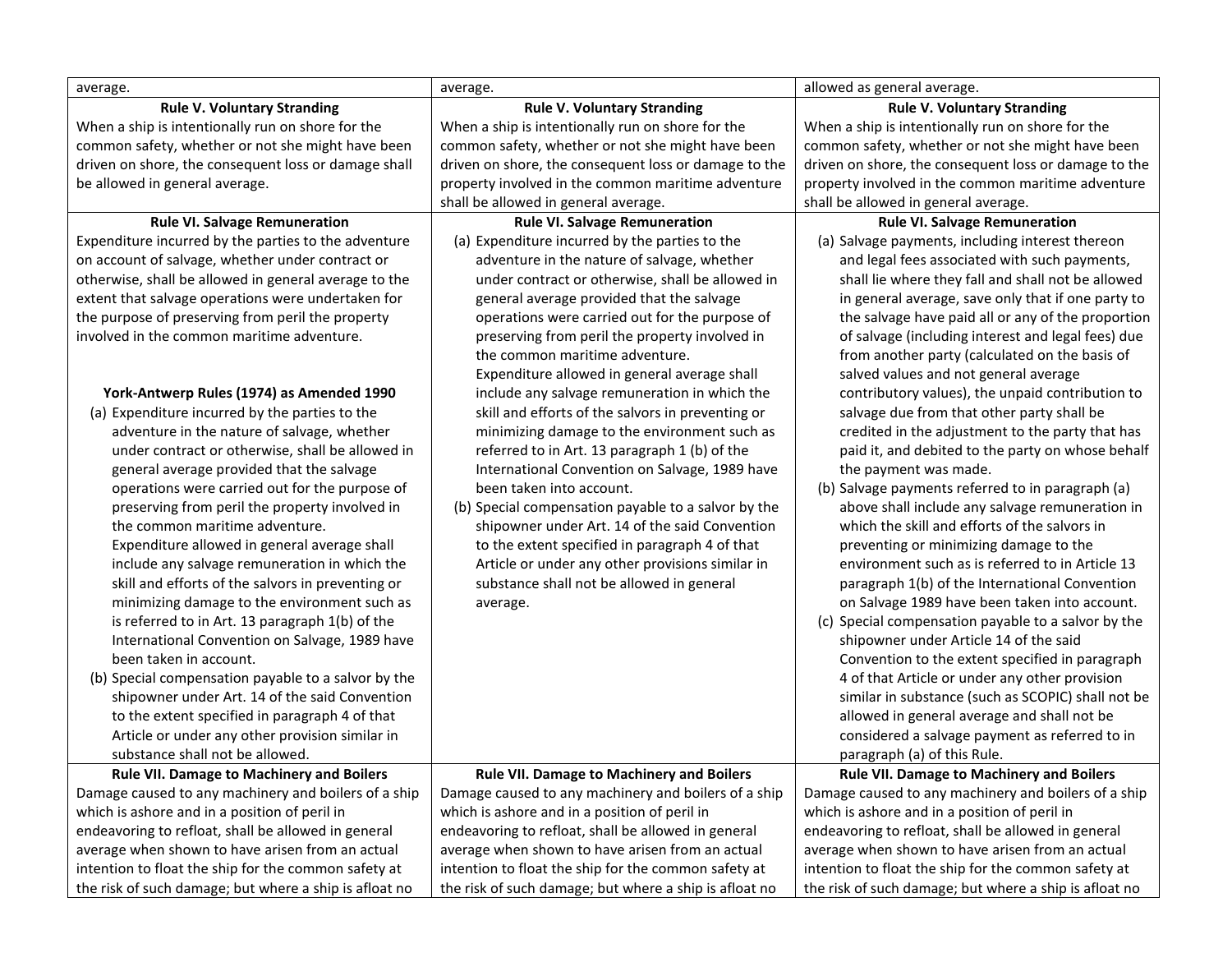| loss or damage caused by working the propelling         | loss or damage caused by working the propelling          | loss or damage caused by working the propelling         |  |
|---------------------------------------------------------|----------------------------------------------------------|---------------------------------------------------------|--|
| machinery and boilers shall be made good in general     | machinery and boilers shall be made good in general      | machinery and boilers shall be allowed in general       |  |
| average.                                                | average.                                                 | average.                                                |  |
| Rule VIII. Expenses Lightening a Ship when Ashore,      | Rule VIII. Expenses Lightening a Ship when Ashore,       | Rule VIII. Expenses Lightening a Ship when Ashore,      |  |
| and Consequent Damage                                   | and Consequent Damage                                    | and Consequent Damage                                   |  |
| When a ship is ashore and cargo and ship's fuel and     | When a ship is ashore and cargo and ship's fuel and      | When a ship is ashore and cargo and ship's fuel and     |  |
| stores or any of them are discharged as a general       | stores or any of them are discharged as a general        | stores or any of them are discharged as a general       |  |
| average act, the extra cost of lightening, lighter hire | average act, the extra cost of lightening, lighter hire  | average act, the extra cost of lightening, lighter hire |  |
| and reshipping (if incurred), and the loss and damage   | and reshipping (if incurred), and the loss and damage    | and reshipping (if incurred), and the loss and damage   |  |
| sustained thereby, shall be admitted as general         | to the property involved in the common adventure in      | to the property involved in the common adventure in     |  |
| average.                                                | consequence thereof, shall be admitted as general        | consequence thereof, shall be allowed as general        |  |
|                                                         | average.                                                 | average.                                                |  |
| Rule IX. Ship's Materials and Stores Burnt for Fuel     | Rule IX. Cargo, Ship's Materials and Stores Burnt for    | Rule IX. Cargo, Ship's Materials and Stores used for    |  |
| Ship's materials stores, or any of them, necessarily    | Fuel                                                     | Fuel                                                    |  |
| burnt for fuel for the common safety at a time for the  | Cargo, ship's material and stores, or any of them,       | Cargo, ship's material and stores, or any of them,      |  |
| common safety at a time of peril, shall be admitted as  | necessarily used for fuel for the common safety at a     | necessarily used for fuel for the common safety at a    |  |
| general average when and only when an ample supply      | time of peril, shall be admitted as general average, but | time of peril, shall be allowed as general average, but |  |
| of fuel had been provided; but the estimated quantity   | when such an allowance is made for the cost of ship's    | when such an allowance is made for the cost of ship's   |  |
| of fuel that would have been consumed, calculated at    | materials and stores the general average shall be        | materials and stores the general average shall be       |  |
| the price current at the date of her leaving, shall be  | credited with the estimate cost of the fuel which        | credited with the estimate cost of the fuel which       |  |
| credited to the general average.                        | would otherwise have been consumed in prosecuting        | would otherwise have been consumed in prosecuting       |  |
|                                                         | the intended voyage.                                     | the intended voyage.                                    |  |
| Rule X. Expenses at Port of Refuge, etc.                | Rule X. Expenses at Port of Refuge, etc.                 | Rule X. Expenses at Port of Refuge, etc.                |  |
| (a) When a ship shall have entered a port or place of   | (a) When a ship shall have entered a port or place of    | (a) (i) When a ship shall have entered a port or place  |  |
| refuge, or shall have returned to her port or           | refuge, or shall have returned to her port or            | of refuge, or shall have returned to her port or        |  |
| place of loading, in consequence of accident,           | place of loading, in consequence of accident,            | place of loading, in consequence of accident,           |  |
| sacrifice or other extraordinary circumstances,         | sacrifice or other extraordinary circumstances,          | sacrifice or other extraordinary circumstances,         |  |
| which render it necessary for the common                | which render it necessary for the common                 | which render it necessary for the common                |  |
| safety, the expenses of entering such port or           | safety, the expenses of entering such port or            | safety, the expenses of entering such port or           |  |
| place shall be admitted as general average; and         | place shall be admitted as general average; and          | place shall be allowed as general average; and          |  |
| when she shall have sailed thence with her              | when she shall have sailed thence with her               | when she shall have sailed thence with her              |  |
| original cargo, or a part of it, the corresponding      | original cargo, or a part of it, the corresponding       | original cargo, or a part of it, the corresponding      |  |
| expenses of leaving such port or place                  | expenses of leaving such port or place                   | expenses of leaving such port or place                  |  |
| consequent upon such entry or return shall              | consequent upon such entry or return shall               | consequent upon such entry or return shall              |  |
| likewise be admitted as general average.                | likewise be admitted as general average.                 | likewise be allowed as general average.                 |  |
| When a ship is at any port or place of refuge and       | When a ship is at any port or place of refuge and        | (ii) When a ship is at any port or place of refuge      |  |
| is necessarily removed to another port or place         | is necessarily removed to another port or place          | and is necessarily removed to another port or           |  |
| because repairs cannot be carried out in the first      | because repairs cannot be carried out in the first       | place of refuge because repairs cannot be               |  |
| port or place, the provisions of this Rule shall be     | port or place, the provisions of this Rule shall be      | carried out in the first port or place, the             |  |
| applied to the second port or place as if it were a     | applied to the second port or place as if it were a      | provisions of this Rule shall be applied to the         |  |
| port or place of refuge and the cost of such            | port or place of refuge and the cost of such             | second port or place of refuge as if it were a port     |  |
| removal including temporary repairs and towage          | removal including temporary repairs and towage           | or place of refuge and the cost of such removal         |  |
| shall be admitted as general average. The               | shall be admitted as general average. The                | including temporary repairs and towage shall be         |  |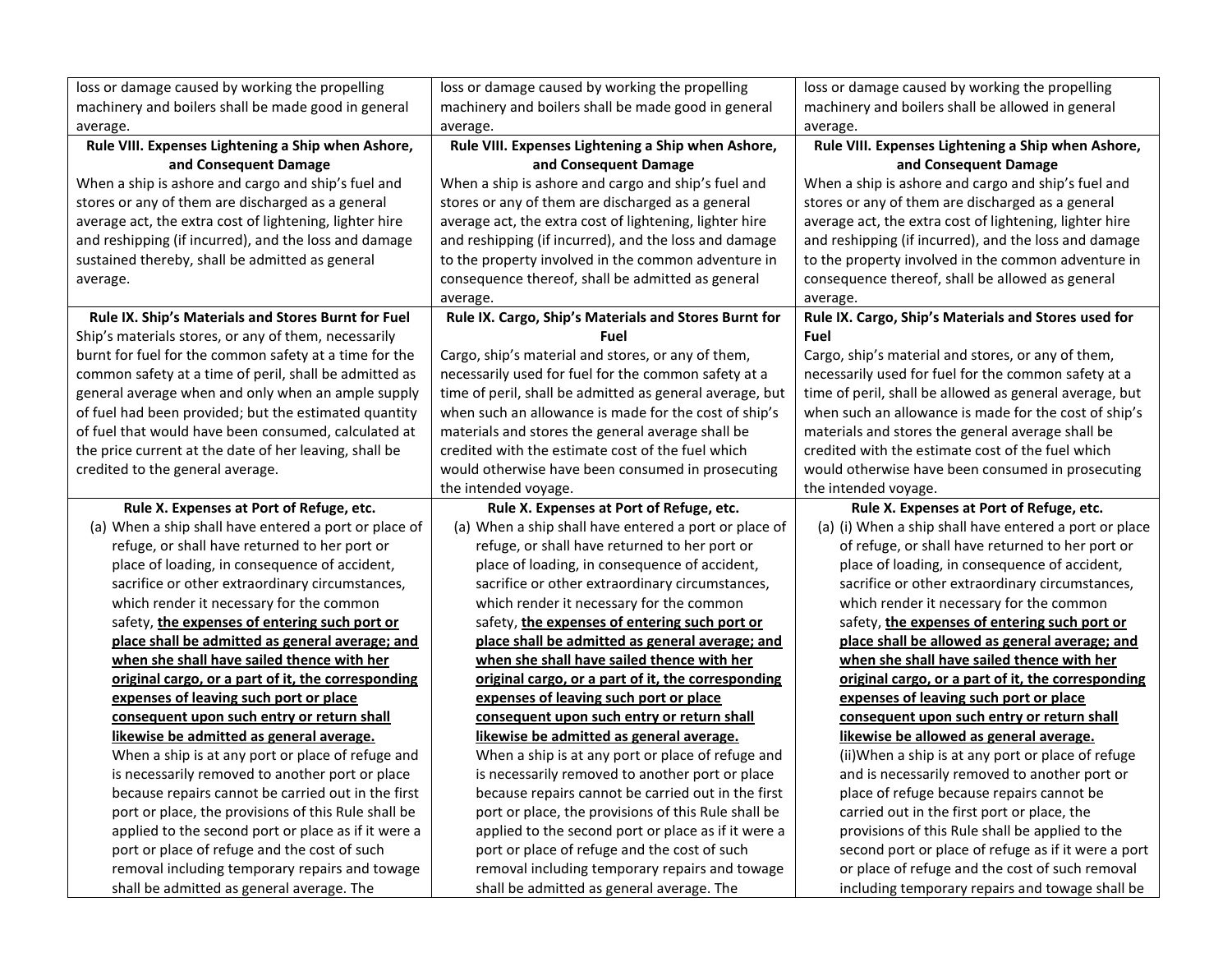provisions of Rule XI shall be applied to the prolongation of the voyage occasioned by such removal.

- (b) The cost of handling on board or discharging cargo, fuel or stores whether at a port or place of loading, call or refuge, shall be admitted as general average, when the handling or discharge was necessary for the common safety or to enable damage to the ship caused by sacrifice or accident to be repaired, if the repairs were necessary for the safe prosecution of the voyage, except in cases where the damage to the ship is discovered at a port or place of loading or call without any accident or other extraordinary circumstances connected with such damage having taken place during the voyage. The cost of handling on board or discharging cargo, fuel or stores shall not be admissible as general average when incurred solely for the purpose of restowage due to shifting during the voyage, unless such restowage is necessary for the common safety.
- (c) Whenever the cost of handling or discharging cargo, fuel or stores is admissible as general average, the costs of storage, including insurance if reasonably incurred, reloading and stowing of such cargo, fuel or stores shall likewise be admitted as general average. But when a ship is condemned or does not proceed on her original voyage, storage expenses shall be admitted as general average only up to the date of the ship's condemnation or of the abandonment of the voyage or up to the date of completion of discharge of cargo if the condemnation or abandonment takes place before that date.

**Rule XI. Wages and Maintenance of Crew and other Expenses bearing up for and in a Port of Refuge, etc** a) Wages and maintenance of master, officers and

provisions of Rule XI shall be applied to the prolongation of the voyage occasioned by such removal.

- (b) The cost of handling on board or discharging cargo, fuel or stores whether at a port or place of loading, call or refuge, shall be admitted as general average, when the handling or discharge was necessary for the common safety or to enable damage to the ship caused by sacrifice or accident to be repaired, if the repairs were necessary for the safe prosecution of the voyage, except in cases where the damage to the ship is discovered at a port or place of loading or call without any accident or other extraordinary circumstances connected with such damage having taken place during the voyage. The cost of handling on board or discharging cargo, fuel or stores shall not be admissible as general average when incurred solely for the purpose of restowage due to shifting during the voyage, unless such restowage is necessary for the common safety.
- (c) Whenever the cost of handling or discharging cargo, fuel or stores is admissible as general average, the costs of storage, including insurance if reasonably incurred, reloading and stowing of such cargo, fuel or stores shall likewise be admitted as general average. The provisions of Rule XI shall be applied to the extra period of detention occasioned by such reloading or restowing. But when a ship is condemned or does not proceed on her original voyage, storage expenses shall be admitted as general average only up to the date of the ship's condemnation or of the abandonment of the voyage or up to the date of completion of discharge of cargo if the condemnation or abandonment takes place before that date.

**Rule XI. Wages and Maintenance of Crew and other Expenses bearing up for and in a Port of Refuge, etc** (a) Wages and maintenance of master, officers and

allowed as general average. The provisions of Rule XI shall be applied to the prolongation of the voyage occasioned by such removal.

- (b) (i) The cost of handling on board or discharging cargo, fuel or stores whether at a port or place of loading, call or refuge, shall be allowed as general average, when the handling or discharge was necessary for the common safety or to enable damage to the ship caused by sacrifice or accident to be repaired, if the repairs were necessary for the safe prosecution of the voyage, except in cases where the damage to the ship is discovered at a port or place of loading or call without any accident or other extraordinary circumstances connected with such damage having taken place during the voyage. (ii) The cost of handling on board or discharging cargo, fuel or stores shall not be allowable as general average when incurred solely for the purpose of restowage due to shifting during the voyage, unless such restowage is necessary for the common safety.
- (c) Whenever the cost of handling or discharging cargo, fuel or stores is allowable as general average, the costs of storage, including insurance if reasonably incurred, reloading and stowing of such cargo, fuel or stores shall likewise be allowed as general average. The provisions of Rule XI shall be applied to the extra period of detention occasioned by such reloading or restowing. But when a ship is condemned or does not proceed on her original voyage, storage

expenses shall be allowed as general average only up to the date of the ship's condemnation or of the abandonment of the voyage or up to the date of completion of discharge of cargo if the condemnation or abandonment takes place before that date.

**Rule XI. Wages and Maintenance of Crew and other Expenses putting in to and at a Port of Refuge, etc.** (a) Wages and maintenance of master officers and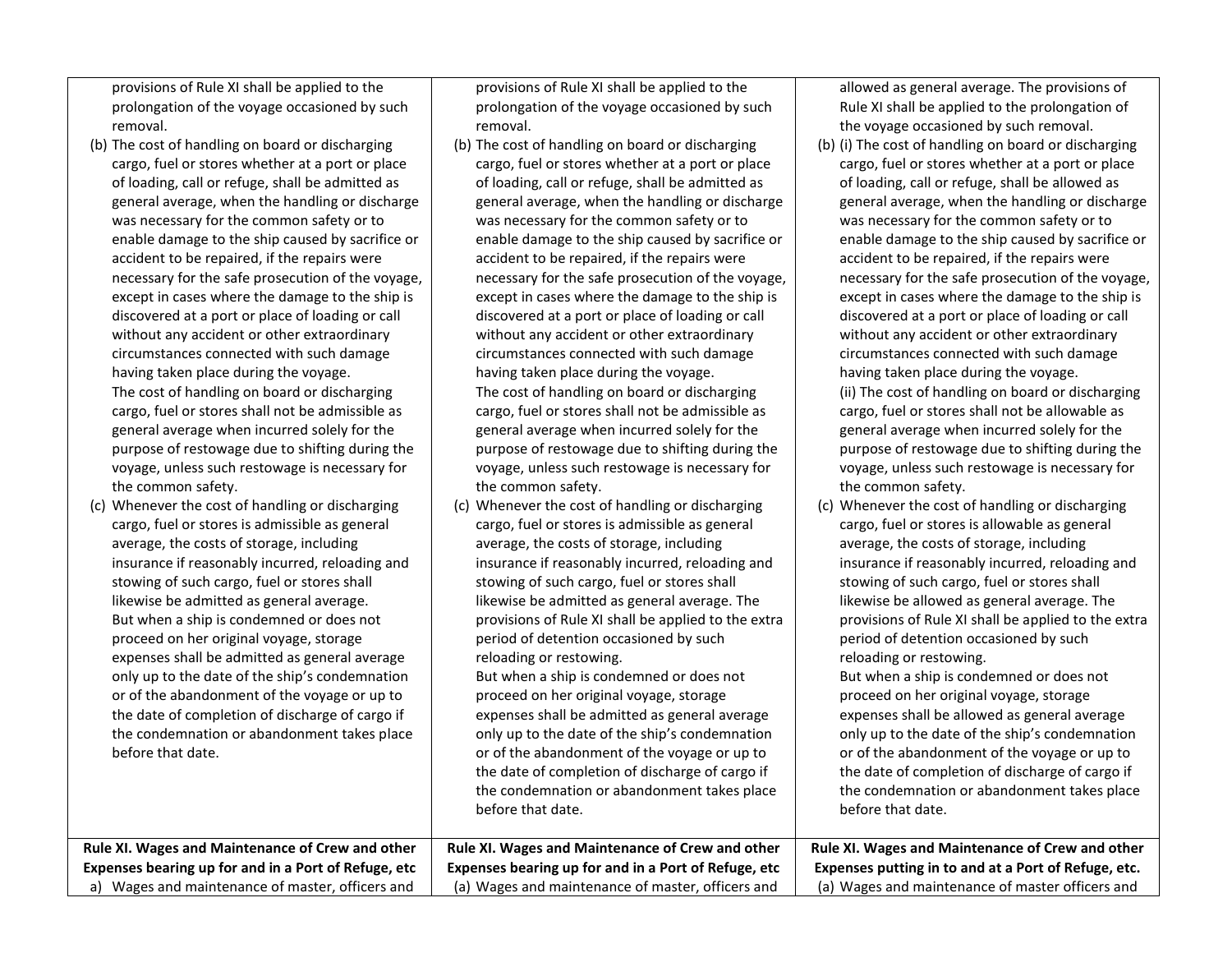crew reasonably incurred and fuel and stores consumed during the prolongation of the voyage occasioned by a ship entering a port or place of refuge or returning to her port of place of loading shall be admitted as general average when the expenses of entering such port or place are allowable in general average in accordance with Rule X (a).

b) When a ship shall have entered or been detained in any port or place in consequence of accident, sacrifice or other extraordinary circumstance which render that necessary for the common safety, or to enable damage to the ship caused by sacrifice or accident to be repaired, if the repairs were necessary for the safe prosecution of the voyage, the wages and maintenance of the master, officers and crew reasonably incurred during the extra period of detention in such port or place until the ship shall or should have been made ready to proceed upon her voyage, shall be admitted in general average. Provided that when damage to the ship is discovered at a port or place of loading or call without any accident or other extraordinary circumstance connected with such damage having taken place during the voyage, then the wages and maintenance of master, officers and crew and fuel and stores consumed during the extra detention for repairs to damages so discovered shall not be admissible as general average, even if the repairs are necessary for the safe prosecution of the voyage. When the ship is condemned or does not proceed on her original voyage, wages and maintenance of the master, officers and crew and fuel and stores consumed shall be admitted as general average only up to the date of the ships condemnation or of the abandonment of the voyage or up to the date of completion of discharge of cargo if the condemnation or abandonment takes place before that date. Fuel and stores consumed during the extra period of detention shall be admitted as general

crew reasonably incurred and fuel and stores consumed during the prolongation of the voyage occasioned by a ship entering a port or place of refuge or returning to her port of place of loading shall be admitted as general average when the expenses of entering such port or place are allowable in general average in accordance with Rule X (a).

(b) When a ship shall have entered or been detained in any port or place in consequence of accident, sacrifice or other extraordinary circumstance which render that necessary for the common safety, or to enable damage to the ship caused by sacrifice or accident to be repaired, if the repairs were necessary for the safe prosecution of the voyage, the wages and maintenance of the master, officers and crew reasonably incurred during the extra period of detention in such port or place until the ship shall or should have been made ready to proceed upon her voyage, shall be admitted in general average. Fuel and stores consumed during the extra period of detention shall be admitted as general average, except such fuel and stores as are consumed in effecting repairs not allowable in general average.

Port charges incurred during the extra period of detention shall likewise be admitted as general average except such charges as are incurred solely by reason of repairs not allowable in general average.

Provided that when damage to the ship is discover at a port or place of loading or call without any accident or other extraordinary circumstance connected with such damage having taken place during the voyage, then the wages and maintenance of master, officers and crew and fuel and stores consumed and port charges incurred during the extra detention for repairs to damages discovered shall not be admissible as general average, even if the repairs are necessary for the safe prosecution of the voyage.

crew reasonably incurred and fuel and stores consumed during the prolongation of the voyage occasioned a ship entering a port or place of refuge or returning to her port or place of loading shall be allowed as general average when the expenses of entering such port or place are allowable as general average in accordance with Rule X (a).

(b) For the purpose of this and other Rules wages shall include all payments made to or for the benefit of the master, officers and crew whether such payments be imposed by law upon the shipowners or be made under the terms of articles of employment.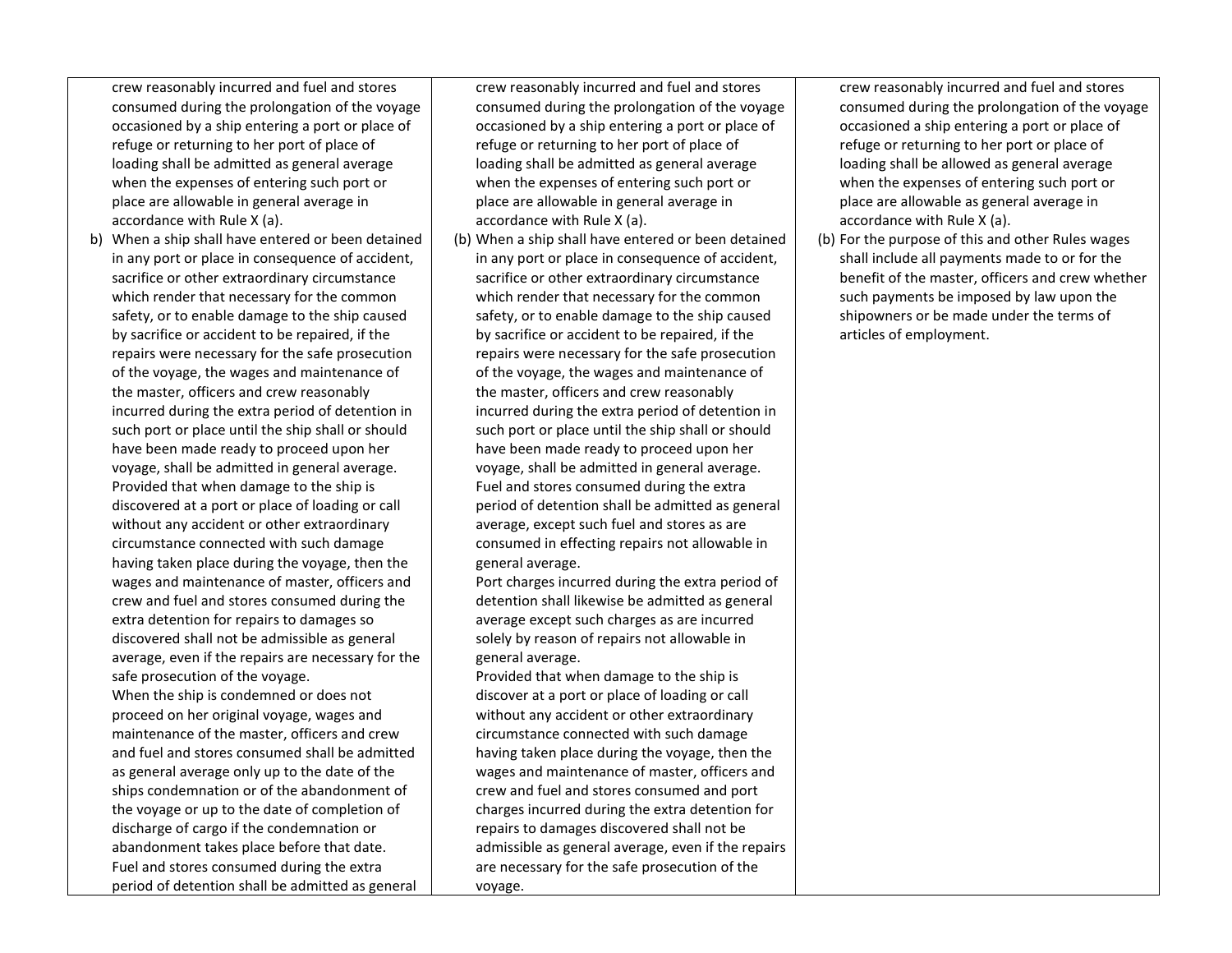average, except such fuel and stores as are consumed in effecting repairs not allowable in general average.

Port charges incurred during the extra period of detention shall likewise be admitted as general average except such charges as are incurred solely by reason of repairs not allowable in general average.

c) For the purposes of this and the other Rules wages shall include all payments made to or for the benefit of the master, officers and crew, whether such payments be imposed by law upon the shipowners or be made under the terms of articles of employment.

When the ship is condemned or does not proceed on her original voyage, the wages and maintenance of the master, offices and crew and fuel and stores consumed and port charges shall be admitted as general average only up to the date of the ship's condemnation or of the abandonment of the voyage or up to the date of completion of discharge of cargo if the condemnation of abandonment takes place before that date.

(c) For the purposes of this and other Rules wages shall include all payments made to or for the benefit of the master, officers and crew, whether such payments be imposed by law upon the shipowners or be made under the terms of articles of employment.

(c) (i) When a ship shall have entered or been detained in any port or place in consequence of accident, sacrifice or other extraordinary circumstance which render that necessary for the common safety, or to enable damage to the ship caused by sacrifice or accident to be repaired, if the repairs were necessary for the safe prosecution of the voyage, fuel and stores consumed during the extra period of detention in such port or place until the ship shall or should have been made ready to proceed upon her voyage, shall be allowed as general average, except such fuel and stores as are consumed in effecting repairs not allowable in general average.

(ii) Port charges incurred during the extra period of detention shall likewise be allowed as general average except such charges as are incurred solely by reason of repairs not allowable in general average.

(iii) Provided that when damage to the ship is discovered at a port or place of loading or call without any accident or other extraordinary circumstance connected with such damage having taken place during the voyage, then fuel and stores consumed and port charges incurred during the extra detention for repairs to damages so discovered shall not be allowable as general average, even if the repairs are necessary for the safe prosecution of the voyage. (iv) When the ship is condemned or does not proceed on her original voyage, fuel and stores consumed and port charges shall be allowed as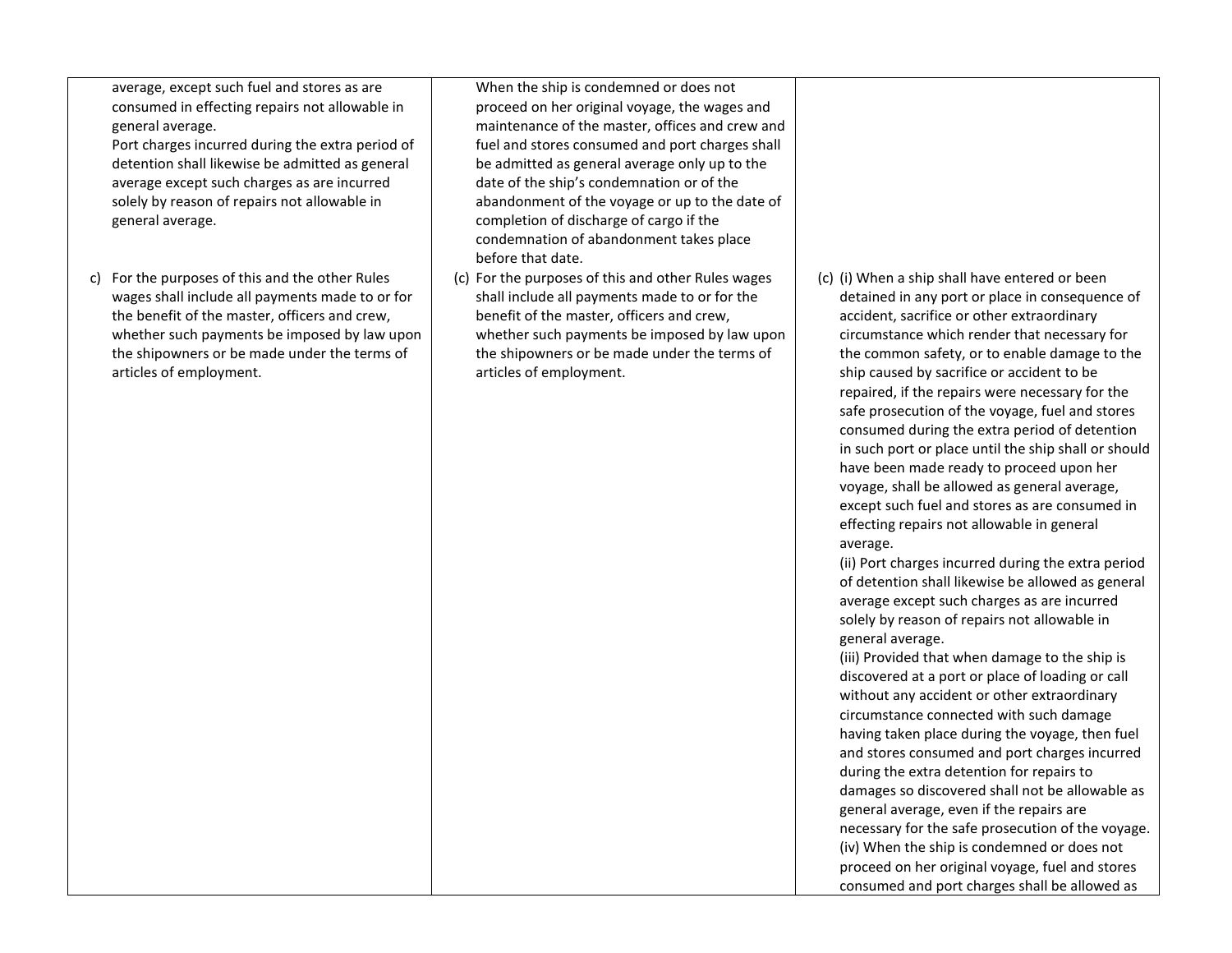| d) When overtime is paid to the master, officers or<br>crew for maintenance of the ship or repairs, the<br>cost of which is not allowable in general average,<br>such over time shall be allowed in general<br>average only up to the saving in expense which<br>would have been incurred and admitted as<br>general average, had such overtime not been<br>incurred. | (d) The cost of measures undertaken to prevent or<br>minimize damage to the environment shall be<br>allowed in general average when incurred in any<br>or all of the following circumstances:<br>(i) as part of an operation performed for the<br>common safety which, had it been undertaken<br>by a party outside the common maritime<br>adventure, would have entitled such a party to a<br>salvage award;<br>(ii) as a condition of entry into or departure from<br>any port or place in the circumstances<br>prescribed in Rule X (a);<br>(iii) is a condition of remaining at any port or<br>place in the circumstances prescribed in Rule X<br>(a), provided that when there is an actual escape<br>or release of pollutant substances the cost of any<br>additional measures required on that account to<br>prevent or minimize pollution or environmental<br>damage shall not be allowed as general average;<br>(iv) necessarily in connection with the<br>discharging, storing or reloading of cargo | general average only up to the date of the ship's<br>condemnation or of abandonment of the voyage<br>or up to the date of completion of discharge if<br>the condemnation or abandonment takes place<br>before that date.<br>(d) The cost of measures undertaken to prevent or<br>minimize damage to the environment shall be<br>allowed in general average when incurred in any<br>or all of the following circumstances:<br>(i) as part of an operation performed for the<br>common safety which, had it been undertaken<br>by a party outside the common maritime<br>adventure, would have entitled such a party to a<br>salvage award;<br>(ii) as a condition of entry into or departure from<br>any port or place in the circumstances<br>prescribed in Rule X (a),<br>(iii) is a condition of remaining at any port or<br>place in the circumstances prescribed in Rule X<br>(c), provided that when there is an actual escape<br>or release of pollutant substances the cost of any<br>additional measures required on that account to<br>prevent or minimize pollution or environmental<br>damage shall not be allowed as general average;<br>(iv) necessarily in connection with the<br>discharging, storing or reloading of cargo |
|-----------------------------------------------------------------------------------------------------------------------------------------------------------------------------------------------------------------------------------------------------------------------------------------------------------------------------------------------------------------------|----------------------------------------------------------------------------------------------------------------------------------------------------------------------------------------------------------------------------------------------------------------------------------------------------------------------------------------------------------------------------------------------------------------------------------------------------------------------------------------------------------------------------------------------------------------------------------------------------------------------------------------------------------------------------------------------------------------------------------------------------------------------------------------------------------------------------------------------------------------------------------------------------------------------------------------------------------------------------------------------------------------|--------------------------------------------------------------------------------------------------------------------------------------------------------------------------------------------------------------------------------------------------------------------------------------------------------------------------------------------------------------------------------------------------------------------------------------------------------------------------------------------------------------------------------------------------------------------------------------------------------------------------------------------------------------------------------------------------------------------------------------------------------------------------------------------------------------------------------------------------------------------------------------------------------------------------------------------------------------------------------------------------------------------------------------------------------------------------------------------------------------------------------------------------------------------------------------------------------------------------------------------|
|                                                                                                                                                                                                                                                                                                                                                                       | whenever the cost of those operations is                                                                                                                                                                                                                                                                                                                                                                                                                                                                                                                                                                                                                                                                                                                                                                                                                                                                                                                                                                       | whenever the cost of those operations is                                                                                                                                                                                                                                                                                                                                                                                                                                                                                                                                                                                                                                                                                                                                                                                                                                                                                                                                                                                                                                                                                                                                                                                                   |
|                                                                                                                                                                                                                                                                                                                                                                       | admissible as general average.                                                                                                                                                                                                                                                                                                                                                                                                                                                                                                                                                                                                                                                                                                                                                                                                                                                                                                                                                                                 | allowable as general average.                                                                                                                                                                                                                                                                                                                                                                                                                                                                                                                                                                                                                                                                                                                                                                                                                                                                                                                                                                                                                                                                                                                                                                                                              |
| Rule XII. Damage to Cargo in Discharging, etc                                                                                                                                                                                                                                                                                                                         | Rule XII. Damage to Cargo in Discharging, etc                                                                                                                                                                                                                                                                                                                                                                                                                                                                                                                                                                                                                                                                                                                                                                                                                                                                                                                                                                  | Rule XII. Damage to Cargo in Discharging, etc                                                                                                                                                                                                                                                                                                                                                                                                                                                                                                                                                                                                                                                                                                                                                                                                                                                                                                                                                                                                                                                                                                                                                                                              |
| Damage to or loss of cargo fuel or stores caused in the                                                                                                                                                                                                                                                                                                               | Damage to or loss of cargo, fuel or stores sustained in                                                                                                                                                                                                                                                                                                                                                                                                                                                                                                                                                                                                                                                                                                                                                                                                                                                                                                                                                        | Damage to or loss of cargo, fuel or stores sustained in                                                                                                                                                                                                                                                                                                                                                                                                                                                                                                                                                                                                                                                                                                                                                                                                                                                                                                                                                                                                                                                                                                                                                                                    |
| act of handling, discharging, storing, reloading and                                                                                                                                                                                                                                                                                                                  | consequence of their handling, discharging, storing,                                                                                                                                                                                                                                                                                                                                                                                                                                                                                                                                                                                                                                                                                                                                                                                                                                                                                                                                                           | consequence of their handling, discharging, storing,                                                                                                                                                                                                                                                                                                                                                                                                                                                                                                                                                                                                                                                                                                                                                                                                                                                                                                                                                                                                                                                                                                                                                                                       |
| stowing shall be made good as general average, when                                                                                                                                                                                                                                                                                                                   | reloading and stowing shall be made good as general                                                                                                                                                                                                                                                                                                                                                                                                                                                                                                                                                                                                                                                                                                                                                                                                                                                                                                                                                            | reloading and stowing shall be allowed as general                                                                                                                                                                                                                                                                                                                                                                                                                                                                                                                                                                                                                                                                                                                                                                                                                                                                                                                                                                                                                                                                                                                                                                                          |
| and only when the cost of those measures respectively                                                                                                                                                                                                                                                                                                                 | average, when and only when the cost of those                                                                                                                                                                                                                                                                                                                                                                                                                                                                                                                                                                                                                                                                                                                                                                                                                                                                                                                                                                  | average, when and only when the cost of those                                                                                                                                                                                                                                                                                                                                                                                                                                                                                                                                                                                                                                                                                                                                                                                                                                                                                                                                                                                                                                                                                                                                                                                              |
| is admitted as general average.                                                                                                                                                                                                                                                                                                                                       | measures respectively is admitted as general average.                                                                                                                                                                                                                                                                                                                                                                                                                                                                                                                                                                                                                                                                                                                                                                                                                                                                                                                                                          | measures respectively is allowed as general average.                                                                                                                                                                                                                                                                                                                                                                                                                                                                                                                                                                                                                                                                                                                                                                                                                                                                                                                                                                                                                                                                                                                                                                                       |
| <b>Rule XIII. Deductions from Cost of Repairs</b>                                                                                                                                                                                                                                                                                                                     | Rule XIII. Deductions from the Cost of Repairs                                                                                                                                                                                                                                                                                                                                                                                                                                                                                                                                                                                                                                                                                                                                                                                                                                                                                                                                                                 | Rule XIII. Deductions from the Cost of Repairs                                                                                                                                                                                                                                                                                                                                                                                                                                                                                                                                                                                                                                                                                                                                                                                                                                                                                                                                                                                                                                                                                                                                                                                             |
| Repairs to be allowed in general average shall not be                                                                                                                                                                                                                                                                                                                 | Repairs to be allowed in general average shall not be                                                                                                                                                                                                                                                                                                                                                                                                                                                                                                                                                                                                                                                                                                                                                                                                                                                                                                                                                          | (a) Repairs to be allowed in general average shall                                                                                                                                                                                                                                                                                                                                                                                                                                                                                                                                                                                                                                                                                                                                                                                                                                                                                                                                                                                                                                                                                                                                                                                         |
| subject to deductions in respect of "new for old"                                                                                                                                                                                                                                                                                                                     | subject to deductions in respect of "new for old"                                                                                                                                                                                                                                                                                                                                                                                                                                                                                                                                                                                                                                                                                                                                                                                                                                                                                                                                                              | not be subject to deductions in respect of "new                                                                                                                                                                                                                                                                                                                                                                                                                                                                                                                                                                                                                                                                                                                                                                                                                                                                                                                                                                                                                                                                                                                                                                                            |
| where old material or parts are replaced by new                                                                                                                                                                                                                                                                                                                       | where old material or parts are replaced by new                                                                                                                                                                                                                                                                                                                                                                                                                                                                                                                                                                                                                                                                                                                                                                                                                                                                                                                                                                | for old" where old material parts are replaced by                                                                                                                                                                                                                                                                                                                                                                                                                                                                                                                                                                                                                                                                                                                                                                                                                                                                                                                                                                                                                                                                                                                                                                                          |
| unless the ship is over fifteen years old in which case                                                                                                                                                                                                                                                                                                               | unless the ship is over fifteen years old in which case                                                                                                                                                                                                                                                                                                                                                                                                                                                                                                                                                                                                                                                                                                                                                                                                                                                                                                                                                        | new unless the ship is over fifteen years old in                                                                                                                                                                                                                                                                                                                                                                                                                                                                                                                                                                                                                                                                                                                                                                                                                                                                                                                                                                                                                                                                                                                                                                                           |
| there shall be a deduction of one third. The                                                                                                                                                                                                                                                                                                                          | there shall be a deduction of one third. The                                                                                                                                                                                                                                                                                                                                                                                                                                                                                                                                                                                                                                                                                                                                                                                                                                                                                                                                                                   | which case there shall be a deduction of one                                                                                                                                                                                                                                                                                                                                                                                                                                                                                                                                                                                                                                                                                                                                                                                                                                                                                                                                                                                                                                                                                                                                                                                               |
| deductions shall be regulated by the age of the ship                                                                                                                                                                                                                                                                                                                  | deductions shall be regulated by the age of the ship                                                                                                                                                                                                                                                                                                                                                                                                                                                                                                                                                                                                                                                                                                                                                                                                                                                                                                                                                           | third. The deductions shall be regulated by the                                                                                                                                                                                                                                                                                                                                                                                                                                                                                                                                                                                                                                                                                                                                                                                                                                                                                                                                                                                                                                                                                                                                                                                            |
| from the 31 <sup>st</sup> December of the year of completion of                                                                                                                                                                                                                                                                                                       | from the 31 <sup>st</sup> December of the year of completion of                                                                                                                                                                                                                                                                                                                                                                                                                                                                                                                                                                                                                                                                                                                                                                                                                                                                                                                                                | age of the ship from the 31 <sup>st</sup> December of the                                                                                                                                                                                                                                                                                                                                                                                                                                                                                                                                                                                                                                                                                                                                                                                                                                                                                                                                                                                                                                                                                                                                                                                  |
| construction to the date of the general average act,                                                                                                                                                                                                                                                                                                                  | construction to the date of the general average act,                                                                                                                                                                                                                                                                                                                                                                                                                                                                                                                                                                                                                                                                                                                                                                                                                                                                                                                                                           | year of completion of construction to the date of                                                                                                                                                                                                                                                                                                                                                                                                                                                                                                                                                                                                                                                                                                                                                                                                                                                                                                                                                                                                                                                                                                                                                                                          |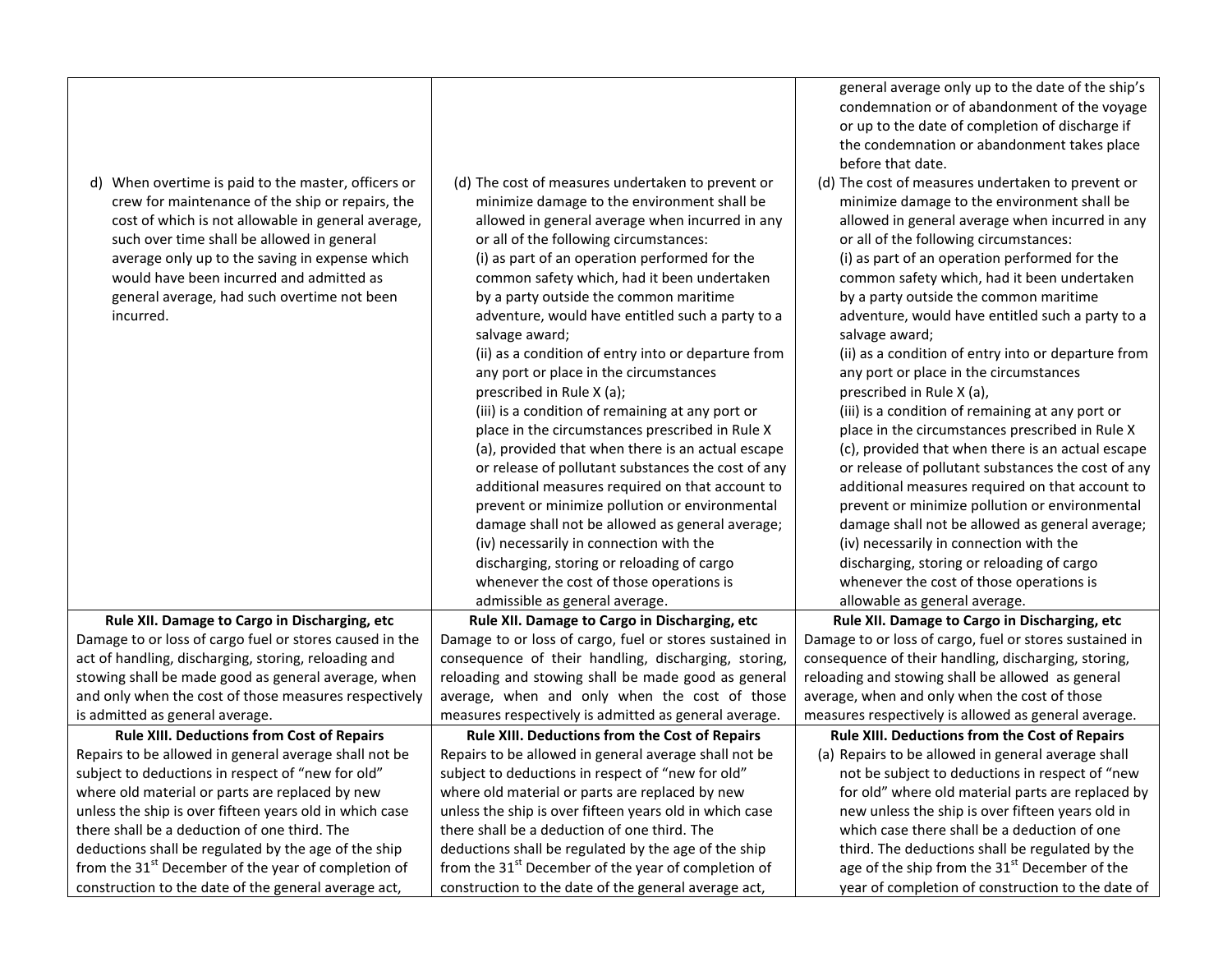| except for insulation, life and similar boats,<br>communications and navigational apparatus and<br>equipment, machinery and boilers for which the<br>deductions shall be regulated by the age of the<br>particular parts t which they apply.<br>The deductions shall be made only from the cost of<br>the new material or parts when finished and ready to<br>be installed in the ship.<br>No deduction shall be made in respect of provisions,<br>stores, anchors and chain cables.<br>Drydock and slipway dues and costs of shifting the<br>ship be allowed in full.<br>The costs of cleaning, painting or coating of bottom<br>shall not be allowed in general average unless the<br>bottom has been painted or coated within the twelve<br>months preceding the date of the general average act<br>in which case on half of such costs shall be allowed. | except for insulation, life and similar boats,<br>communications and navigational apparatus and<br>equipment, machinery and boilers for which the<br>deductions shall be regulated by the age of the<br>particular parts t which they apply.<br>The deductions shall be made only from the cost of<br>the new material or parts when finished and ready to<br>be installed in the ship.<br>No deduction shall be made in respect of provisions,<br>stores, anchors and chain cables.<br>Drydock and slipway dues and costs of shifting the<br>ship be allowed in full.<br>The costs of cleaning, painting or coating of bottom<br>shall not be allowed in general average unless the<br>bottom has been painted or coated within the twelve<br>months preceding the date of the general average act<br>in which case on half of such costs shall be allowed. | the general average act, except for insulation,<br>life and similar boats, communications and<br>navigational equipment, machinery and boilers<br>for which the deductions shall be regulated by<br>the age of the particular parts to which they<br>apply.<br>(b) The deduction shall be made only from the cost<br>of the new material or parts when finished and<br>ready to be installed in the ship. No deduction<br>shall be made in respect of provisions, stores,<br>anchors and chain cables. Drydock and slipway<br>dues and costs of shifting the ship shall be<br>allowed in full.<br>(c) The costs of cleaning, painting or coating of<br>bottom shall not be allowed in general average<br>unless the bottom has been painted or coated<br>within the twelve months preceding the date of<br>the general average act in which case on half of                                                                                                                                                                                                                                                                                                                                                        |
|--------------------------------------------------------------------------------------------------------------------------------------------------------------------------------------------------------------------------------------------------------------------------------------------------------------------------------------------------------------------------------------------------------------------------------------------------------------------------------------------------------------------------------------------------------------------------------------------------------------------------------------------------------------------------------------------------------------------------------------------------------------------------------------------------------------------------------------------------------------|--------------------------------------------------------------------------------------------------------------------------------------------------------------------------------------------------------------------------------------------------------------------------------------------------------------------------------------------------------------------------------------------------------------------------------------------------------------------------------------------------------------------------------------------------------------------------------------------------------------------------------------------------------------------------------------------------------------------------------------------------------------------------------------------------------------------------------------------------------------|--------------------------------------------------------------------------------------------------------------------------------------------------------------------------------------------------------------------------------------------------------------------------------------------------------------------------------------------------------------------------------------------------------------------------------------------------------------------------------------------------------------------------------------------------------------------------------------------------------------------------------------------------------------------------------------------------------------------------------------------------------------------------------------------------------------------------------------------------------------------------------------------------------------------------------------------------------------------------------------------------------------------------------------------------------------------------------------------------------------------------------------------------------------------------------------------------------------------|
|                                                                                                                                                                                                                                                                                                                                                                                                                                                                                                                                                                                                                                                                                                                                                                                                                                                              |                                                                                                                                                                                                                                                                                                                                                                                                                                                                                                                                                                                                                                                                                                                                                                                                                                                              | such costs shall be allowed.                                                                                                                                                                                                                                                                                                                                                                                                                                                                                                                                                                                                                                                                                                                                                                                                                                                                                                                                                                                                                                                                                                                                                                                       |
| <b>Rule XIV. Temporary Repairs</b><br>Where temporary repairs are effected to a ship at a<br>port of loading, call or refuge, for the common safety,<br>or of damage caused by general average sacrifice, the<br>cost of such repairs shall be admitted as general<br>average.<br>Where temporary repairs of accidental damage are<br>effected in order to enable the adventure to be<br>completed, the cost of such repairs shall be admitted<br>as general average without regard to the saving, if any,<br>to other interests, but only up to the saving in expense<br>which would have been incurred and allowed in<br>general average if such repairs had not been effected<br>there.<br>No deduction "new for old" shall be made from the<br>cost of temporary repairs allowable as general<br>average.                                                | <b>Rule XIV. Temporary Repairs</b><br>Where temporary repairs are effected to a ship at a<br>port of loading, call or refuge, for the common safety,<br>or of damage caused by general average sacrifice, the<br>cost of such repairs shall be admitted as general<br>average.<br>Where temporary repairs of accidental damage are<br>effected in order to enable the adventure to be<br>completed, the cost of such repairs shall be admitted<br>as general average without regard to the saving, if any,<br>to other interests, but only up to the saving in expense<br>which would have been incurred and allowed in<br>general average if such repairs had not been effected<br>there.<br>No deduction "new for old" shall be made from the<br>cost of temporary repairs allowable as general<br>average.                                                | <b>Rule XIV. Temporary Repairs</b><br>(a) Where temporary repairs are effected to a ship<br>at a port of loading, call or refuge, for the<br>common safety, or of damage caused by general<br>average sacrifice, the cost of such repairs shall<br>be allowed as general average.<br>(b) Where temporary repairs of accidental damage<br>are effected in order to enable the adventure to<br>be completed, the cost of such repairs shall be<br>allowed as general average without regard to the<br>saving, if any, to other interests, but only up to<br>the saving in expense which would have been<br>incurred and allowed in general average if such<br>repairs had not been effected there. Provided<br>that for the purposes of this paragraph only, the<br>cost of temporary repairs falling for<br>consideration shall be limited to the extent that<br>the cost of temporary repairs effected at the<br>port of loading, call or refuge, together with<br>either the cost of permanent repairs eventually<br>effected or, if unrepaired at the time of<br>adjustment, the reasonable depreciation in the<br>value at the completion of the voyage, exceeds<br>the cost of permanent repairs had they been |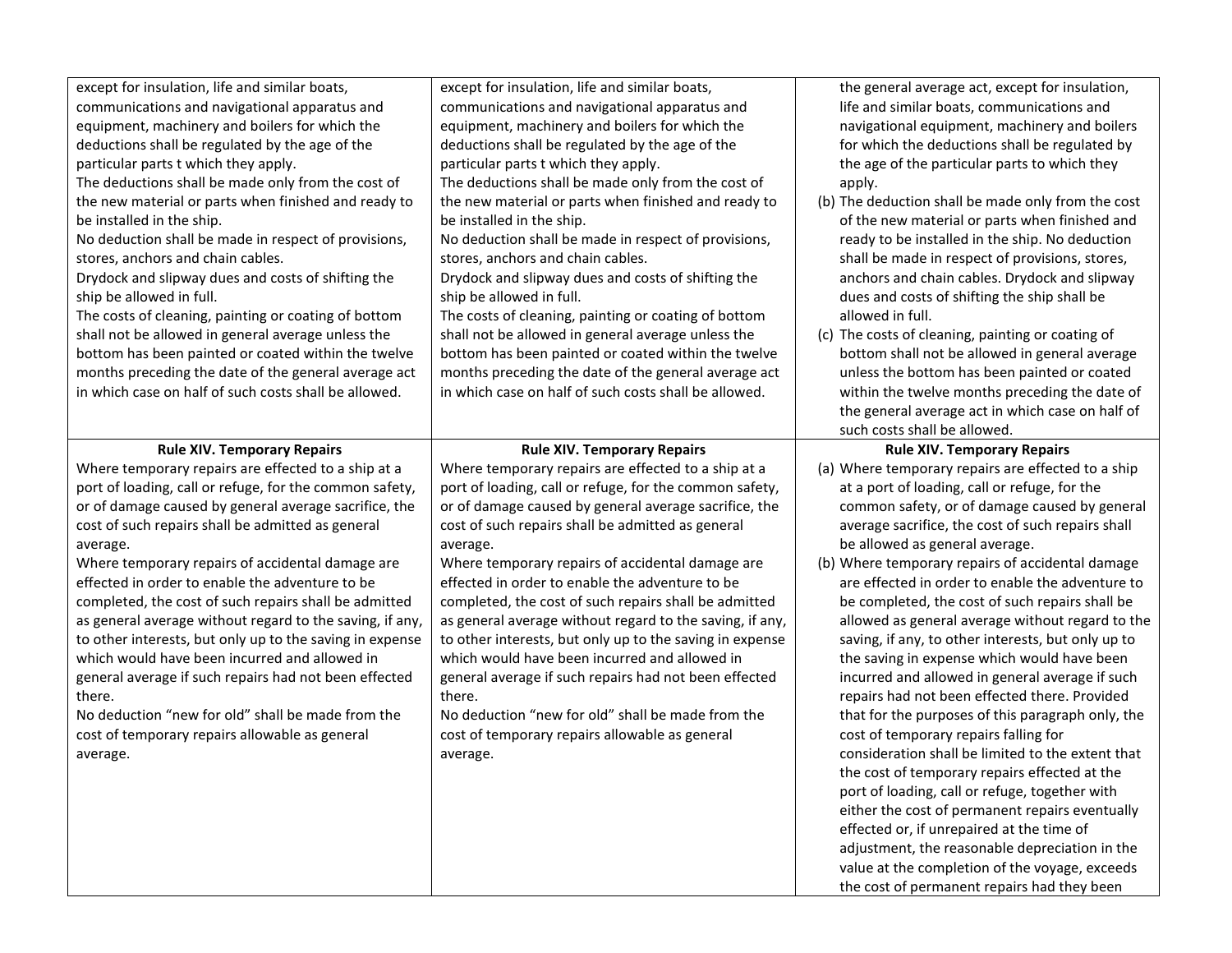|                                                            |                                                            | effected at the port of loading, call or refuge.        |
|------------------------------------------------------------|------------------------------------------------------------|---------------------------------------------------------|
|                                                            |                                                            | (c) No deductions "new for old" shall be made from      |
|                                                            |                                                            | the cost of temporary repairs allowable as              |
|                                                            |                                                            | general average.                                        |
| Rule XV. Loss of Freight                                   | Rule XV. Loss of Freight                                   | Rule XV. Loss of Freight                                |
| Loss of freight arising from damage to or loss of cargo    | Loss of freight arising from damage to or loss of cargo    | Loss of freight arising from damage to or loss of cargo |
| shall be made good as general average, either when         | shall be made good as general average, either when         | shall be made good as general average, either when      |
| caused by a general average act, or when the damage        | caused by a general average act, or when the damage        | caused by a general average act, or when the damage     |
| to or loss of cargo is so made good.                       | to or loss of cargo is so made good.                       | to or loss of cargo is so allowed.                      |
| Deduction shall be made from the amount of gross           | Deduction shall be made from the amount of gross           | Deduction shall be made from the amount of gross        |
| freight lost, of the charges which the owner thereof       | freight lost, of the charges which the owner thereof       | freight lost, of the charges which the owner thereof    |
| would have incurred to earn such freight, but has, in      | would have incurred to earn such freight, but has, in      | would have incurred to earn such freight, but has, in   |
| consequence of the sacrifice, not incurred.                | consequence of the sacrifice, not incurred.                | consequence of the sacrifice, not incurred.             |
| Rule XVI. Amount to be made good for Cargo Lost or         | Rule XVI. Amount to be made good for Cargo Lost or         | Rule XVI. Amount to be made good for Cargo Lost or      |
| <b>Damaged by Sacrifice</b>                                | <b>Damaged by Sacrifice</b>                                | <b>Damaged by Sacrifice</b>                             |
| The amount to be made good as general average for          | The amount to be made good as general average for          | (a) The amount to be allowed as general average for     |
| damage to or loss of cargo sacrificed shall be the loss    | damage to or loss of cargo sacrificed shall be the loss    | damage to or loss of cargo sacrificed shall be the      |
| which has been sustained thereby, based on the value       | which has been sustained thereby, based on the value       | loss which has been sustained thereby based on          |
| at the time of discharge, ascertained from the             | at the time of discharge, ascertained from the             | the value at the time of discharge, ascertained         |
| commercial invoice rendered to the receiver or if          | commercial invoice rendered to the receiver or if          | from the commercial invoice rendered to the             |
| there is no such invoice from the shipped value. The       | there is no such invoice from the shipped value. The       | receiver or if there is no such invoice from the        |
| value at the time of discharge shall include the cost of   | value at the time of discharge shall include the cost of   | shipped value. The value at the time of discharge       |
| insurance and freight except in so far as such freight is  | insurance and freight except in so far as such freight is  | shall include the cost of insurance and freight         |
| at the risk of interests other than cargo.                 | at the risk of interests other than cargo.                 | except insofar as such freight is at the risk of        |
| Where cargo so damaged is sold and the amount of           | Where cargo so damaged is sold and the amount of           | interests other than cargo.                             |
| the damage has not been otherwise agreed, the loss         | the damage has not been otherwise agreed, the loss         | (b) When cargo so damaged is sold and the amount        |
| to be made good in general average shall be the            | to be made good in general average shall be the            | of the damage has not been otherwise agreed,            |
| difference between the net proceeds of sale and the        | difference between the net proceeds of sale and the        | the loss to be allowed in general average shall be      |
| net sound value as computed in the first paragraph of      | net sound value as computed in the first paragraph of      | the difference between the net proceed of sale          |
| this Rule.                                                 | this Rule.                                                 | and the net sounds value as computed in the             |
|                                                            |                                                            | first paragraph of this Rule.                           |
| <b>Rule XVII. Contributory Values</b>                      | <b>Rule XVII. Contributory Values</b>                      | <b>Rule XVII. Contributory Values</b>                   |
| The contribution to a general average shall be made        | The contribution to a general average shall be made        | (a) (i) The contribution to a general average shall be  |
| upon the actual net values of the property at the          | upon the actual net values of the property at the          | made upon the actual net values of the property         |
| termination of the adventure except that the value of      | termination of the adventure except that the value of      | at the termination of the adventure except that         |
| cargo shall be the value at the time of discharge,         | cargo shall be the value at the time of discharge,         | the value of cargo shall be the value at the time       |
| ascertained from the commercial invoice rendered to        | ascertained from the commercial invoice rendered to        | of discharge, ascertained from the commercial           |
| the receiver or if there is no such invoice from the       | the receiver or if there is no such invoice from the       | invoice rendered to the receiver or if there is no      |
| shipped value. The value of the cargo shall include the    | shipped value. The value of the cargo shall include the    | such invoice from the shipped value.                    |
| cost of insurance and freight unless and insofar as        | cost of insurance and freight unless and insofar as        | (ii) The value of the cargo shall include the cost      |
| such freight is at risk of interests other than the cargo, | such freight is at risk of interests other than the cargo, | of insurance and freight unless and insofar as          |
| deducting therefrom any loss or damage suffered by         | deducting therefrom any loss or damage suffered by         | such freight is at risk of interests other than the     |
| the cargo prior to or at the time of discharge. The        | the cargo prior to or at the time of discharge. The        | cargo, deducting therefrom any loss or damage           |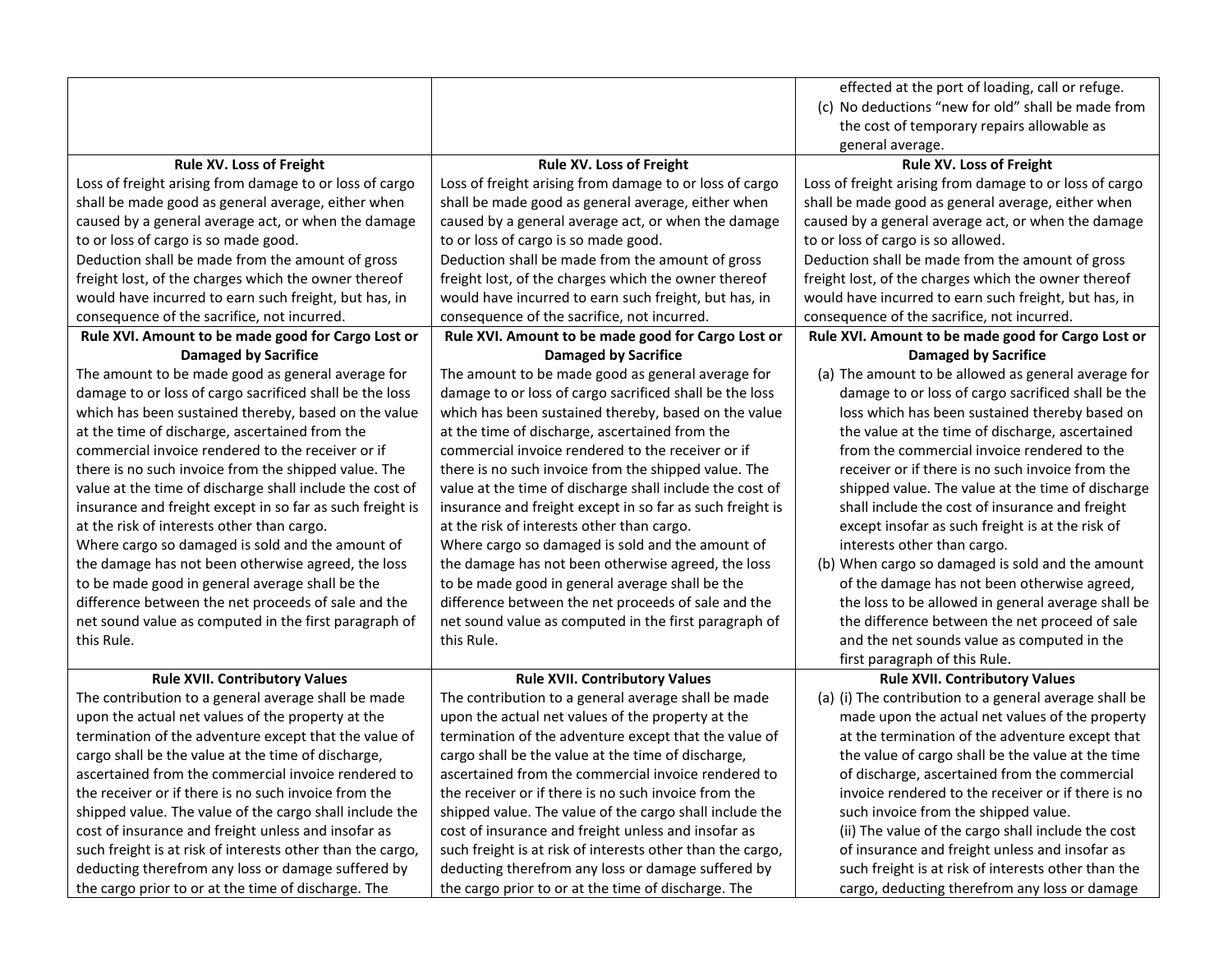value of the ship shall be assessed without taking into account the beneficial or detrimental effect of any demise or time charterparty to which the ship may be committed.

To these values shall be added the amount made good as general average for property sacrificed, if not already included, deduction being made from the freight and passage money at risk of such charges and crew's wages as would not have been incurred in earning the freight had the ship and cargo been totally lost at the date of the general average act and have not been allowed as general average; deduction being also made from the value of the property of all extra charges incurred in respect thereof subsequently to the general average act, except such charges as are allowed in general average.

Where cargo is sold short of destination, however, it shall contribute upon the actual net proceeds of sale, with addition of any amount made good in general average.

Passengers' luggage and personal effects not shipped under bill of lading shall not contribute in general average.

value of the ship shall be assessed without taking into account the beneficial or detrimental effect of any demise or time charterparty to which the ship may be committed.

To these values shall be added the amount made good as general average for property sacrificed, if not already included, deduction being made from the freight and passage money at risk of such charges and crew's wages as would not have been incurred in earning the freight had the ship and cargo been totally lost at the date of the general average act and have not been allowed as general average; deduction being also made from the value of the property of all extra charges incurred in respect thereof subsequently to the general average act, except such charges as are allowed in general average or fall upon the ship by virtue of an award for special compensation under Art. 14 of the International Convention of Salvage, 1989 or under any other provision similar in substance. In the circumstances envisaged in the third paragraph of Rule G, the cargo and other property shall contribute on the basis of its value upon delivery at original destination unless sold or otherwise disposed of short of that destination, and the ship shall contribute upon its actual net value at the time of completion of discharge of cargo. Where cargo is sold short of destination, however, it shall contribute upon the actual net proceeds of sale,

with the addition of any amount made good as general average.

Mails, passengers' luggage, personal effects and accompanied private motor vehicles shall not contribute in general average.

suffered by the cargo prior to or at the time of discharge.

(iii) The value of the ship shall be assessed without taking into account the beneficial or detrimental effect of any demise or time charterparty to which the ship may be committed.

- (b) To these values shall be added the amount allowed as general average for property sacrificed, if not already included, deduction being made from the freight and passage money at risk of such charges and crew's wages as would not have been incurred in earning the freight had the ship and cargo been totally lost at the date of the general average act and have not been allowed as general average; deduction being also made from the value of the property of all extra charges incurred in respect thereof subsequently to the general average act, except such charges as are allowed in general average or fall upon the ship by virtue of an award for special compensation under Art. 14 of the International Convention of Salvage, 1989 or under any other provision similar in substance. (c) In the circumstances envisaged in the third paragraph of Rule G, the cargo and other property shall contribute on the basis of its value
- upon delivery at original destination unless sold short of that destination or otherwise disposed of short of that destination, and the ship shall contribute upon its actual net value at the time of completion of discharge of cargo.
- (d) Where cargo is sold short of destination, however, it shall contribute upon the actual net proceeds of sale, with the addition of any amount allowed as general average.
- (e) Mails, passengers' luggage, personal effects and accompanied private motor vehicles shall not contribute to general average.

|                                                       |                                                       | continuate to general average.                        |
|-------------------------------------------------------|-------------------------------------------------------|-------------------------------------------------------|
| <b>Rule XVIII. Damage to Ship</b>                     | <b>Rule XVIII. Damage to Ship</b>                     | <b>Rule XVIII. Damage to Ship</b>                     |
| The amount to be allowed as general average for       | The amount to be allowed as general average for       | The amount to be allowed as general average for       |
| damage or loss to the ship, her machinery and/or gear | damage or loss to the ship, her machinery and/or gear | damage or loss to the ship, her machinery and/or gear |
| caused by a general average act shall be as follows:  | caused by a general average act shall be as follows:  | caused by a general average act shall be as follows:  |
|                                                       |                                                       |                                                       |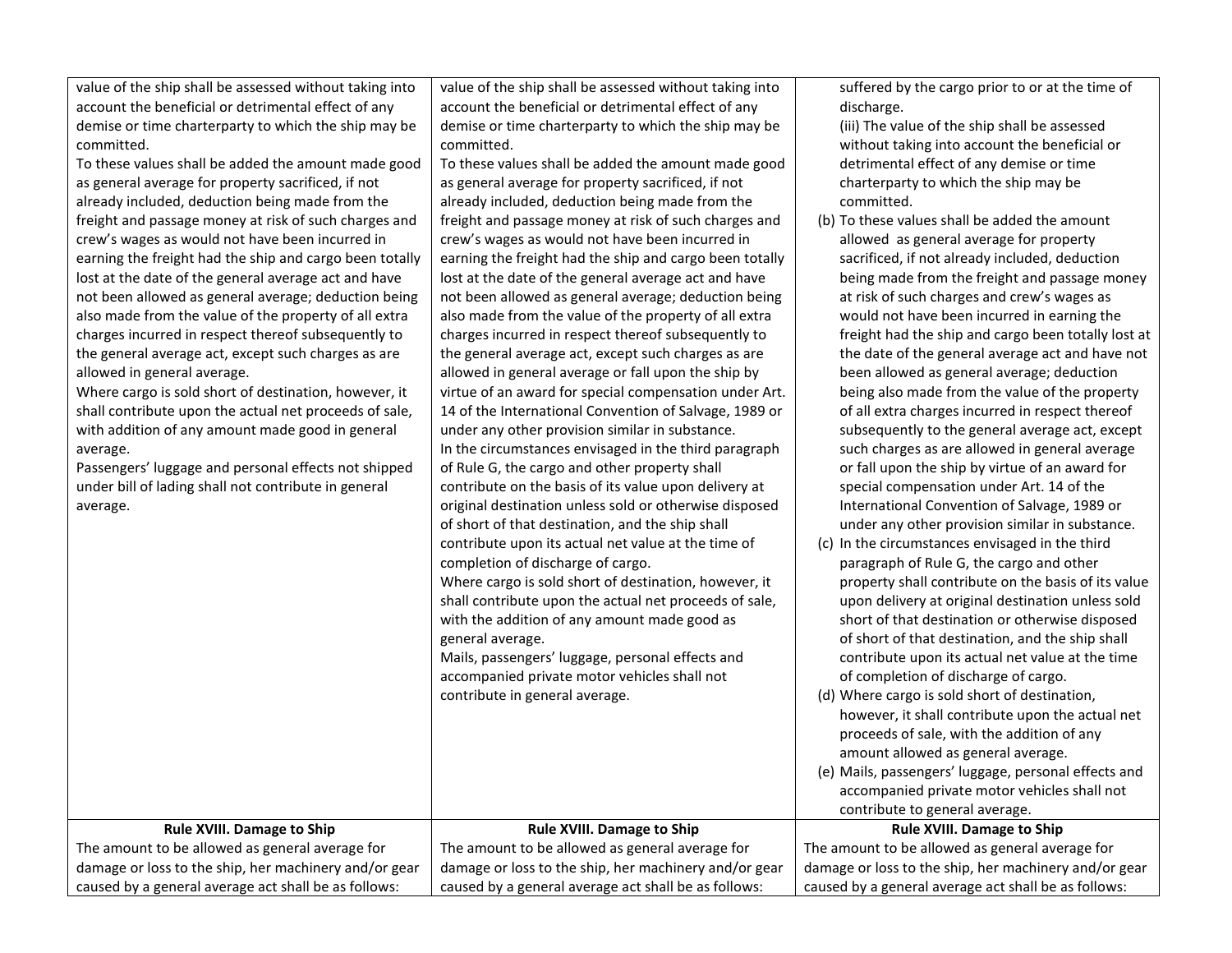| (a) When repaired or replaced,                           | (a) When repaired or replaced,                           | (a) When repaired or replaced,                    |
|----------------------------------------------------------|----------------------------------------------------------|---------------------------------------------------|
| The actual reasonable cost of repairing or               | The actual reasonable cost of repairing or               | The actual reasonable cost of repairing or        |
| replacing such damage or loss, subject to                | replacing such damage or loss, subject to                | replacing such damage or loss, subject to         |
| deductions in accordance with Rule XIII:                 | deductions in accordance with Rule XIII:                 | deductions in accordance with Rule XIII:          |
| (b) When not repaired or replaced,                       | (b) When not repaired or replaced,                       | (b) When not repaired or replaced,                |
| The reasonable depreciation arising from such            | The reasonable depreciation arising from such            | The reasonable depreciation arising from such     |
| damage or loss, but not exceeding the estimated          | damage or loss, but not exceeding the estimated          | damage or loss, but not exceeding the estimated   |
| cost of repairs. But where the ship is an actual         | cost of repairs. But where the ship is an actual         | cost of repairs. But where the ship is an actual  |
| total loss or when the cost of repairs of the            | total loss or when the cost of repairs of the            | total loss or when the cost of repairs of the     |
| damage would exceed the value of the ship                | damage would exceed the value of the ship                | damage would exceed the value of the ship         |
| when repaired, the amount to be allowed as               | when repaired, the amount to be allowed as               | when repaired, the amount to be allowed as        |
| general average shall be the difference between          | general average shall be the difference between          | general average shall be the difference between   |
| the estimated sound value of the ship after              | the estimated sound value of the ship after              | the estimated sound value of the ship after       |
| deducting therefrom the estimated cost of                | deducting therefrom the estimated cost of                | deducting therefrom the estimated cost of         |
| repairing damage which is not general average            | repairing damage which is not general average            | repairing damage which is not general average     |
| and the value of the ship in her damaged state           | and the value of the ship in her damaged state           | and the value of the ship in her damaged state    |
| which may be measured by the net proceeds of             | which may be measured by the net proceeds of             | which may be measured by the net proceeds of      |
| sale, if any.                                            | sale, if any.                                            | sale, if any.                                     |
| Rule XIX. Undeclared or Wrongfully Declared Cargo        | Rule XIX. Undeclared or Wrongfully Declared Cargo        | Rule XIX. Undeclared or Wrongfully Declared Cargo |
| Damage or loss caused to goods loaded without the        | Damage or loss caused to goods loaded without the        | Damage or loss caused to goods loaded<br>a)       |
| knowledge of the shipowner or his agent or to goods      | knowledge of the shipowner or his agent or to goods      | without the knowledge of the shipowner or         |
| willfully mis-described at time of shipment shall not be | willfully mis-described at time of shipment shall not be | his agent or to goods willfully mis-described     |
| allowed as general average, but such goods shall         | allowed as general average, but such goods shall         | at time of shipment shall not be allowed as       |
| remain liable to contribute if saved.                    | remain liable to contribute if saved.                    | general average, but such goods shall remain      |
| Damage or loss caused to goods which have been           | Damage or loss caused to goods which have been           | liable to contribute if saved.                    |
| wrongfully declared on shipment at a value which is      | wrongfully declared on shipment at a value which is      | Damage or loss caused to goods which have<br>b)   |
| lower than their real value shall be contributed for at  | lower than their real value shall be contributed for at  | been wrongfully declared on shipment at a         |
| the declared value, but such goods shall contribute      | the declared value, but such goods shall contribute      | value which is lower than their real value        |
| upon their actual value.                                 | upon their actual value.                                 | shall be contributed for at the declared value,   |
|                                                          |                                                          | but such goods shall contribute upon their        |
|                                                          |                                                          | actual value.                                     |
| <b>Rule XX. Provision of funds</b>                       | <b>Rule XX. Provision of funds</b>                       | <b>Rule XX. Provision of funds</b>                |
| A commission of 2 per cent on general average            | A commission of 2 per cent on general average            |                                                   |
| disbursements, other than the wages and                  | disbursements, other than the wages and                  |                                                   |
| maintenance of master, officers and crew and fuel and    | maintenance of master, officers and crew and fuel and    |                                                   |
| stores not replaced during the voyage, shall be          | stores not replaced during the voyage, shall be          |                                                   |
| allowed in general average, but when the funds are       | allowed in general average.                              |                                                   |
| not provided by any of the contributing interests, the   | The capital loss sustained by the owners of goods sold   | The capital loss sustained by the owners of<br>a) |
| necessary cost of obtaining funds required by means      | for the purpose of raising funds to defray general       | goods sold for the purpose of raising funds to    |
| of a bottomry bond or otherwise, or loss sustained by    | average disbursements shall be allowed in general        | defray general average disbursements shall        |
| owners of goods sold for the purpose, shall be allowed   | average.                                                 | be allowed in general average.                    |
| in general average.                                      |                                                          |                                                   |
| The cost of insuring money advanced to pay for           | The cost of insuring money advanced to pay for           | The cost of insuring average disbursements<br>b)  |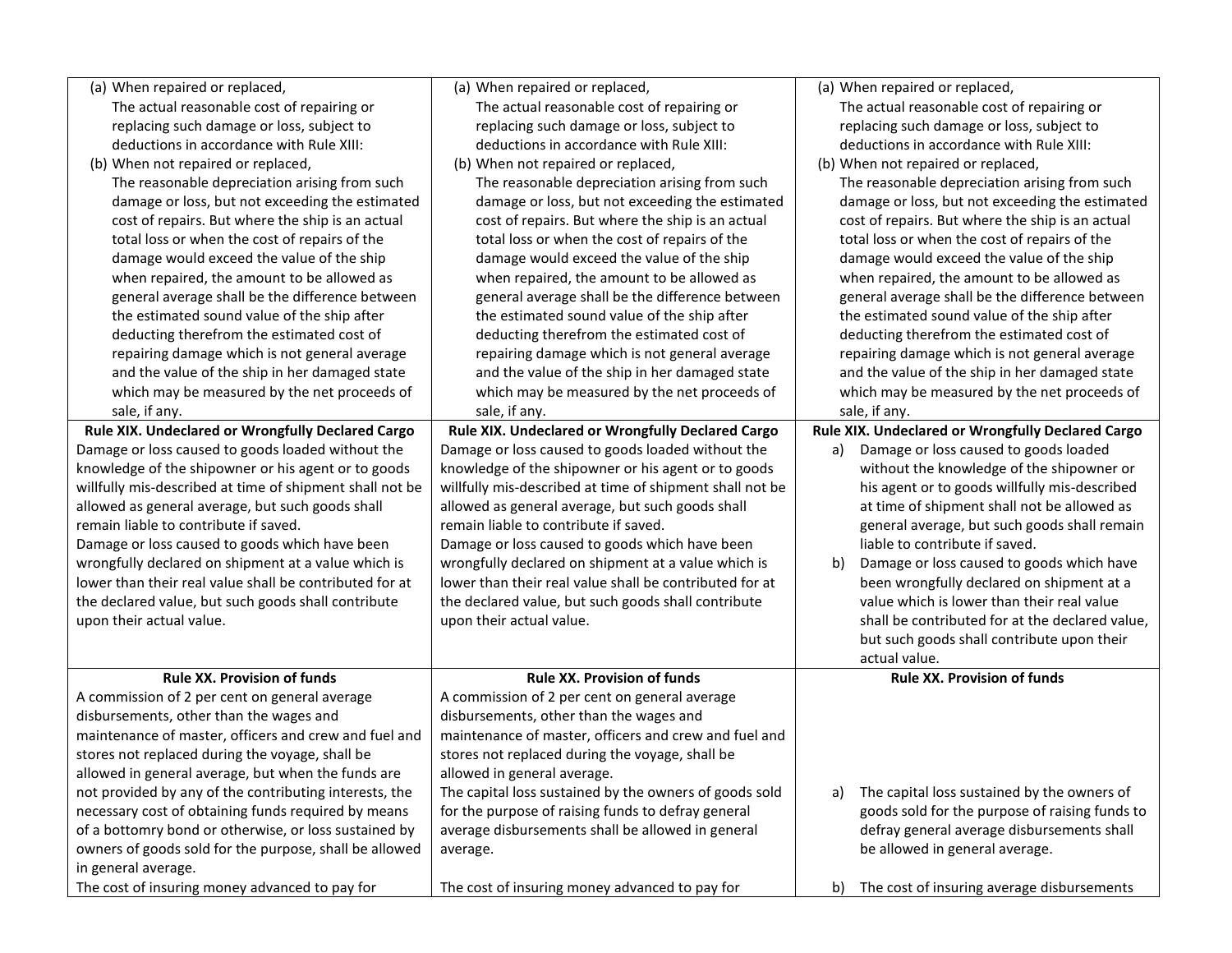| general average disbursements shall also be allowed in    | general average disbursements shall also be allowed       | shall also be allowed in general average.                 |  |
|-----------------------------------------------------------|-----------------------------------------------------------|-----------------------------------------------------------|--|
| general average.                                          | in general average.                                       |                                                           |  |
| Rule XXI. Interest on Losses made good in General         | Rule XXI. Interest on Losses made good in General         | Rule XXI. Interest on Losses Allowed in General           |  |
| Average                                                   | Average                                                   | Average                                                   |  |
| Interest shall be allowed on expenditure, sacrifices      | Interest shall be allowed on expenditure, sacrifices      | Interest shall be allowed on expenditure,<br>a)           |  |
| and allowances charged to general average at the rate     | and allowances in general average at the rate of 7        | sacrifices and allowances in general average              |  |
| of 7 percent per annum, until the date of the general     | percent per annum, until three months after the date      | until three months after the date of issue of             |  |
| average statement, due allowance being made for any       | of issue of the general average adjustment, due           | the general average adjustment, due                       |  |
| interim reimbursement from the contributory               | allowance being made for any payment on account by        | allowance being made for any payment on                   |  |
| interests or from the general average deposit fund.       | the contributory interests or from the general average    | account by the contributory interests or from             |  |
|                                                           | deposit fund.                                             | the general average deposit fund.                         |  |
|                                                           |                                                           | b)<br>Each year the Assembly of the Comite                |  |
|                                                           |                                                           | Maritime International shall decide the rate              |  |
|                                                           |                                                           | of interest which shall apply. This rate shall be         |  |
|                                                           |                                                           | used for calculating interest accruing during             |  |
|                                                           |                                                           | the following calendar year.                              |  |
| <b>Rule XXII. Treatment of Cash Deposits</b>              | <b>Rule XXII. Treatment of Cash Deposits</b>              | Rule XXII. Treatment of Cash Deposits                     |  |
| Where cash deposits have been collected in respect of     | Where cash deposits have been collected in respect of     | Where cash deposits have been collected in respect of     |  |
| cargo's liability for general average, salvage or special | cargo's liability for general average, salvage or special | cargo's liability for general average, salvage or special |  |
| charges, such deposits shall be paid without any delay    | charges, such deposits shall be paid without any delay    | charges, such deposits shall be paid without any delay    |  |
| into a special account in the joint names of a            | into a special account in the joint names of a            | into a special account in the joint names of a            |  |
| representative nominated on behalf of the shipowner       | representative nominated on behalf of the shipowner       | representative nominated on behalf of the shipowner       |  |
| and a representative nominated on behalf of the           | and a representative nominated on behalf of the           | and a representative nominated on behalf of the           |  |
| depositors in a bank to be approved by both. The sum      | depositors in a bank to be approved by both. The sum      | depositors in a bank to be approved by both. The sum      |  |
| so deposited, together with accrued interest, if any,     | so deposited, together with accrued interest, if any,     | so deposited, together with accrued interest, if any,     |  |
| shall be held as security for payment to the parties      | shall be held as security for payment to the parties      | shall be held as security for payment to the parties      |  |
| entitled thereto of general average, salvage or special   | entitled thereto of general average, salvage or special   | entitled thereto of general average, salvage or special   |  |
| charges payable by cargo in respect to which the          | charges payable by cargo in respect to which the          | charges payable by cargo in respect of which the          |  |
| deposits have been collected. Payments on account or      | deposits have been collected. Payments on account or      | deposits have been collected. Payments on account or      |  |
| refunds of deposits may be made, if certified to in       | refunds of deposits may be made, if certified to in       | refunds of deposits may be made, if certified to in       |  |
| writing by the average adjuster. Such deposits and        | writing by the average adjuster. Such deposits and        | writing by the average adjuster. Such deposits and        |  |
| payments or refunds shall be without prejudice to the     | payments or refunds shall be without prejudice to the     | payments or refunds shall be without prejudice to the     |  |
| ultimate liability of the parties.                        | ultimate liability of the parties.                        | ultimate liability of the parties.                        |  |
|                                                           |                                                           | Rule XXIII Time Bar for Contributions to General          |  |
|                                                           |                                                           | Average                                                   |  |
|                                                           |                                                           | Subject always to any mandatory rule on time<br>a)        |  |
|                                                           |                                                           | limitation contained within any applicable                |  |
|                                                           |                                                           | law:                                                      |  |
|                                                           |                                                           | i)<br>Any rights to general average                       |  |
|                                                           |                                                           | contribution, including any rights to claim               |  |
|                                                           |                                                           | under general average bonds and                           |  |
|                                                           |                                                           | guarantees, shall be extinguished unless                  |  |
|                                                           |                                                           | an action is brought by the party claiming                |  |